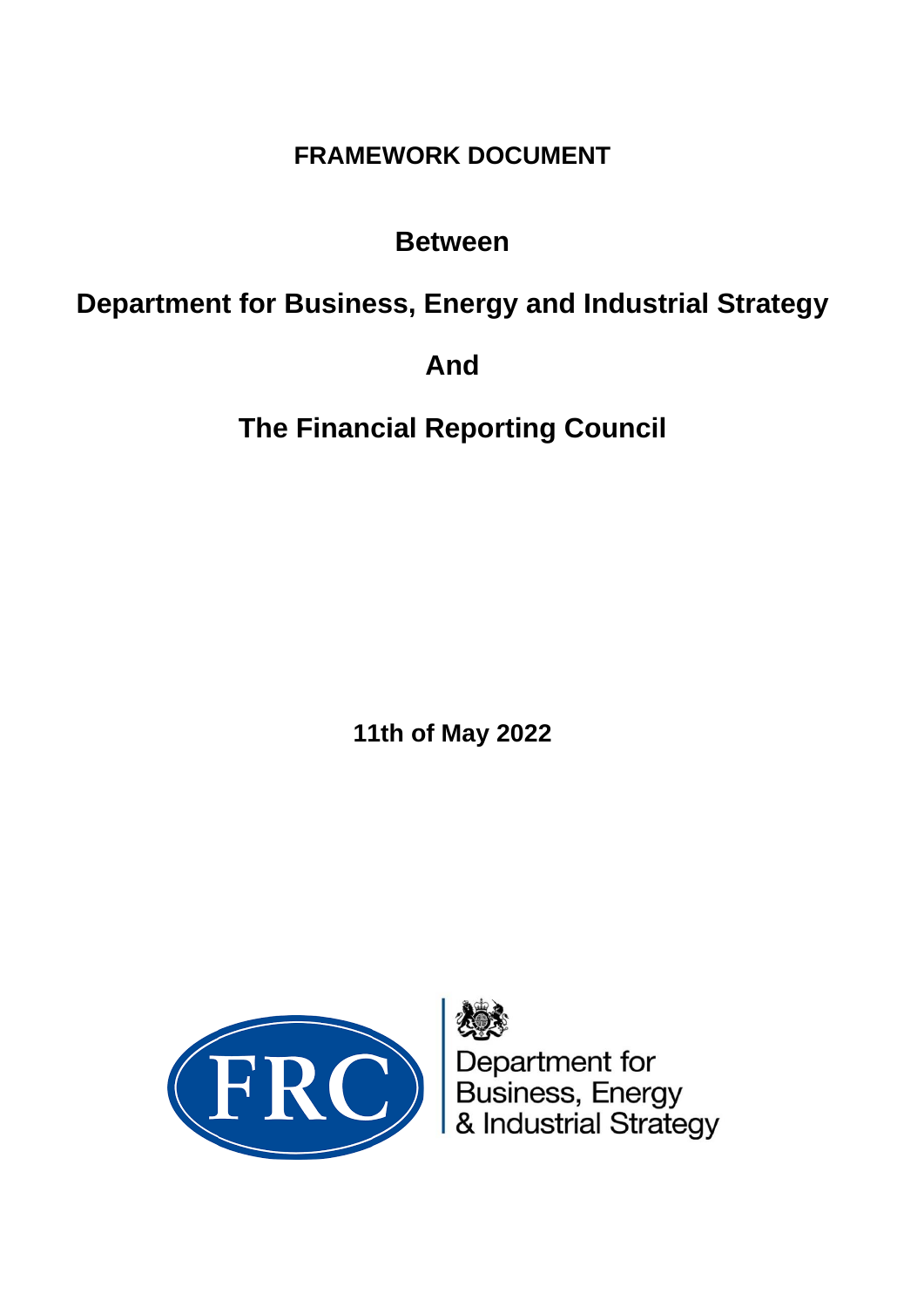# **Contents**

#### **Introduction**

#### **Purpose**

#### **Governance and accountability**

- 1. Ministerial responsibility
- 2. Responsibilities of the BEIS Principal Accounting Officer
- 3. Responsibilities of the FRC Accounting Officer
- 4. Responsibilities of the FRC Chair
- 5. Responsibilities of the FRC Board
- 6. Annual report and accounts
- 7. Internal audit
- 8. External audit
- 9. Risk management
- 10. Counter Fraud

### **Financial and other operational matters**

- 11. Guiding principle
- 12. FRC strategy, plan and budget
- 13. FRC budgets
- 14. FRC funding
- 15. FRC reporting to BEIS
- 16. FRC staff

### **Other matters**

- 17. Contact and engagement
- 18. Review of the FRC's status and procedures for winding up.

### **Appendices**

Government-wide corporate guidance and instructions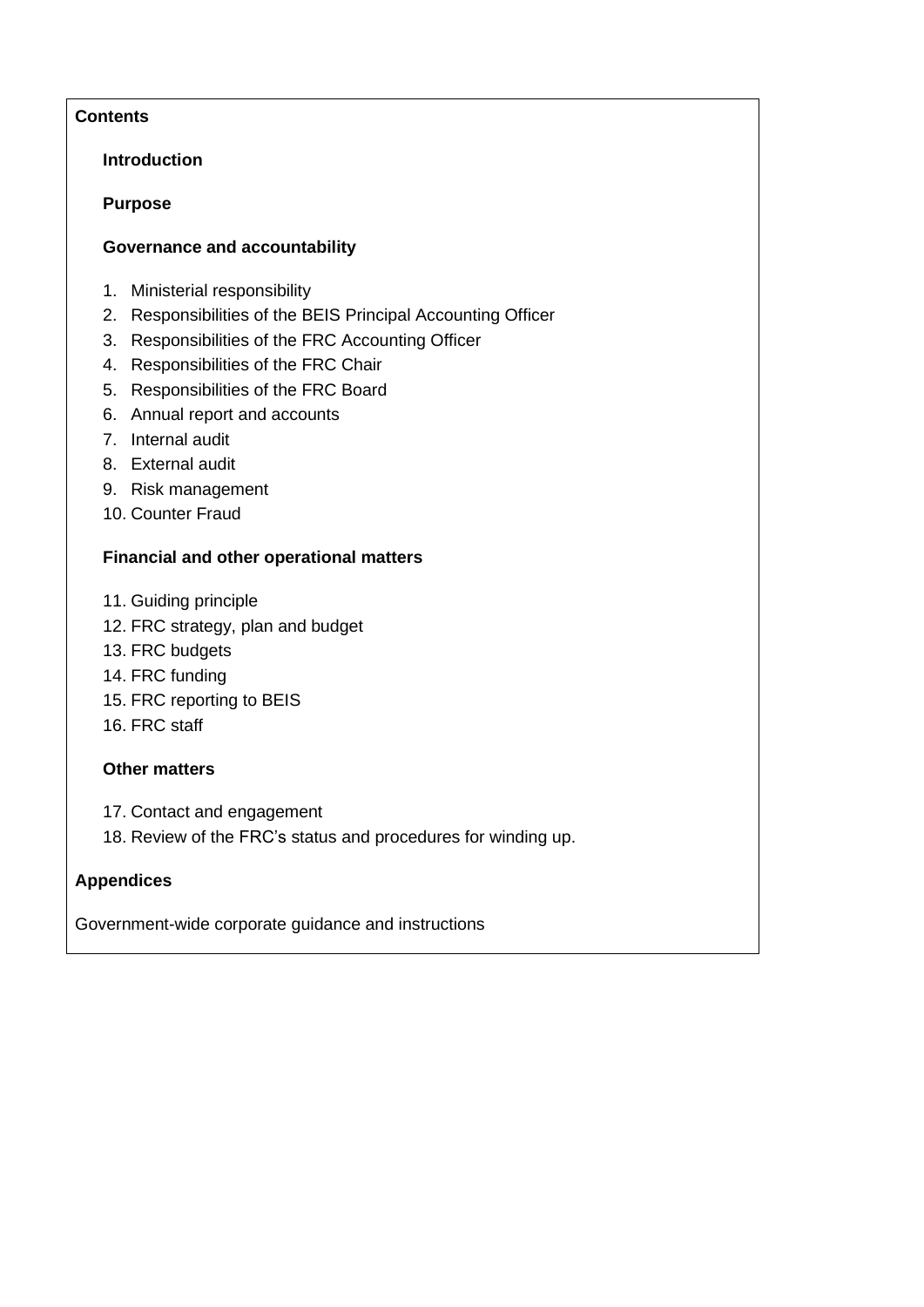### **INTRODUCTION**

- 1.1 This document has been drawn up by the Department for Business, Energy and Industrial Strategy (BEIS) in consultation with the Financial Reporting Council (FRC). It sets out the broad framework within which the FRC will operate.
- 1.2 This document does not confer any legal powers or responsibilities. It is signed and dated by BEIS and the FRC. Copies of the document have been placed in the Libraries of both Houses of Parliament and made available to members of the public on the FRC's website.
- 1.3 This document will be reviewed formally at least once every three years and periodically where certain events trigger a review, such as following a significant change in government policy relating to the FRC's business or following a change in senior leadership.

### **PURPOSE OF THE FRC**

- 1.4 The purpose of the FRC is to serve the public interest by setting high standards of corporate governance, reporting and audit and by holding to account those responsible for delivering them. It does this by:
	- setting the UK Corporate Governance and Stewardship Codes and UK standards for accounting and actuarial work;
	- monitoring and taking action to promote the quality of corporate reporting;
	- operating independent enforcement arrangements for accountants and actuaries; and
	- as the competent authority for statutory audit in the UK, setting auditing and ethical standards, monitoring and enforcing audit quality and oversight of statutory audit regulation in the UK.
- 1.5 The FRC's regulatory roles and responsibilities, and corresponding statutory and non-statutory sources, are set out in Appendix 1.
- 1.6 The FRC is undergoing a combined transformation programme that will deliver recommendations across three reviews, and transition the FRC toward becoming the Audit, Reporting and Governance Authority (ARGA).
	- Independent Review of the Financial Reporting Council, led by Sir John Kingman report published in December 2018.
	- Competition and Markets Authority market study into competition in the audit market report published in April 2019.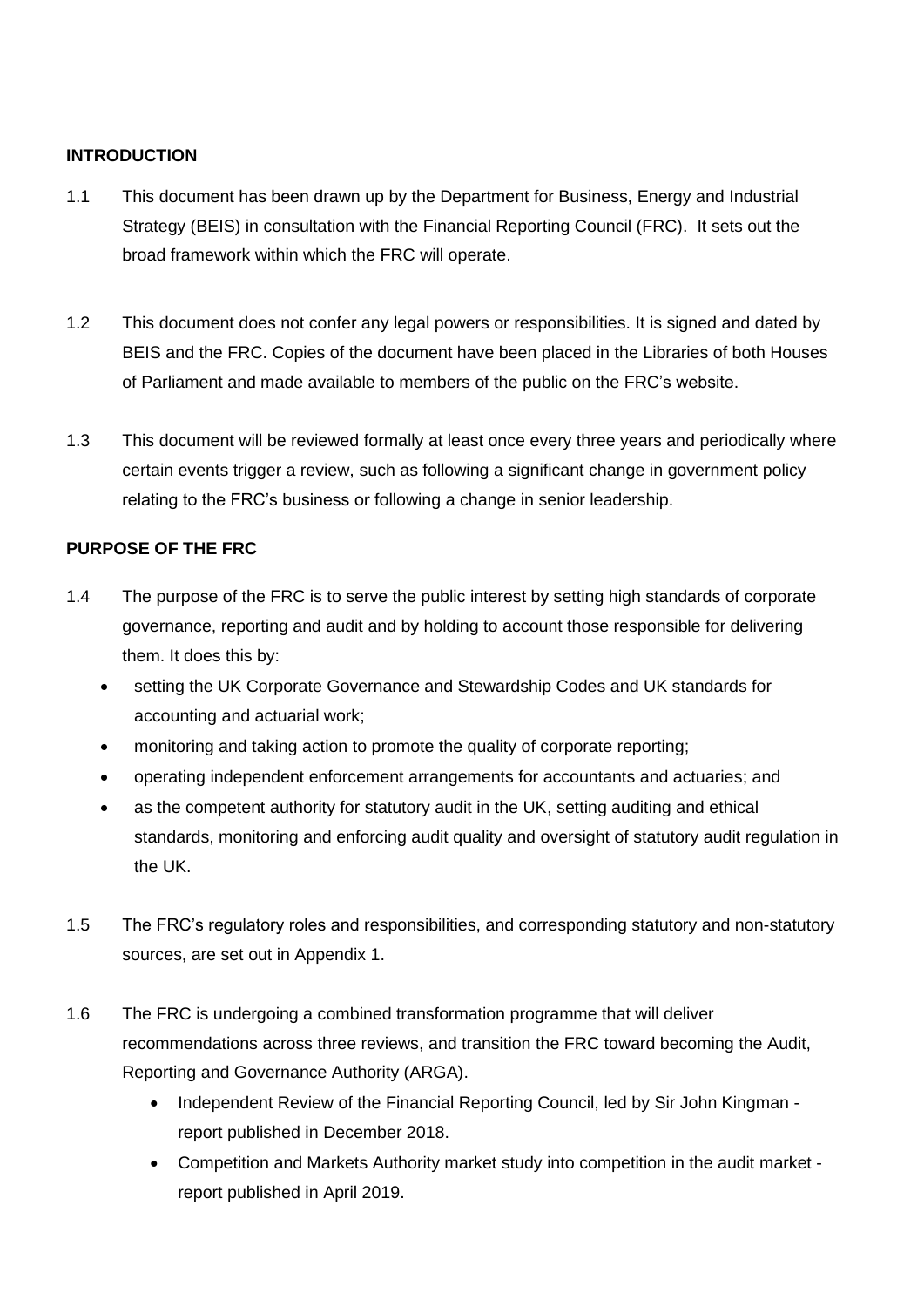- Independent review into the quality and effectiveness of audit, led by Sir Donald Brydon - report published in December 2019.
- 1.7 ARGA will be a new regulator with statutory powers and objectives. While primary legislation is required to create ARGA and give it formal powers, the FRC will continue to work with BEIS to take forward recommendations which do not require legislative change.

#### **GOVERNANCE AND ACCOUNTABILITY**

#### **Classification**

- 1.8 The FRC was established in 1990 as a company limited by guarantee, which it remains today. Over time, the FRC's remit was extended and it took on a number of other regulatory responsibilities. The FRC is now classified as central government by the Office for National Statistics, in view of the various statutory functions it fulfils and the powers delegated to it by the Secretary of State.
- 1.9 The FRC has not been administratively classified by Cabinet Office. Given the intention to replace the FRC with the new regulator ARGA when Parliamentary time allows, it will not undergo classification. In the meantime, the FRC will look to operate in line with the principles of good corporate governance for non-departmental public bodies (NDPB). As a central government body and independent regulator, the FRC has a role in the process of national government but is not part of BEIS. The FRC operates at arm's length from ministers, with a minister accountable to Parliament for its business. The FRC is expected to adhere to Cabinet Office and HM Treasury controls. The expectation is that ARGA will be established as an NDPB.

#### **Ministerial responsibility**

1.10 The Secretary of State for Business, Energy and Industrial Strategy will account for the FRC's business in Parliament. The Secretary of State may delegate responsibility for the department's relationship with the FRC to the minister with responsibility for corporate governance and audit.

#### **Responsibilities of the BEIS Principal Accounting Officer (PAO)**

1.11 The PAO of BEIS is accountable to Parliament for the issue of any grant-in-aid to the FRC. The PAO is also responsible for advising the responsible Minister on: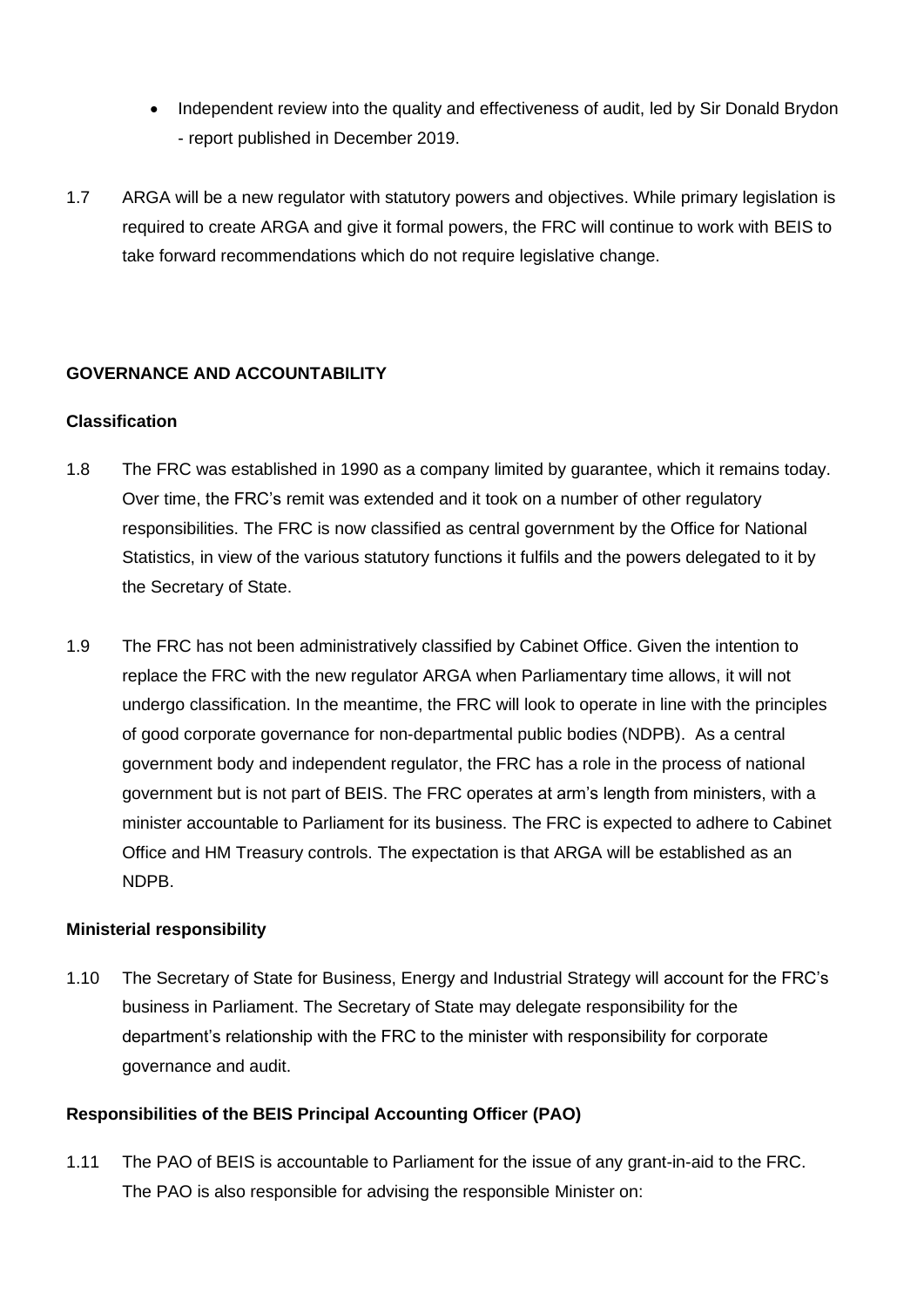- an appropriate framework of objectives and targets for the FRC in the light of the department's wider strategic aims and priorities;
- any relevant budgetary issues in relation to the FRC in the light of the department's overall public expenditure priorities; and
- how well the FRC is achieving its strategic objectives and whether it is delivering value for money.
- 1.12 The PAO is also responsible for ensuring that arrangements are in place to:
	- monitor the FRC's activities;
	- address any significant problems in the FRC, making such interventions as are judged necessary;
	- periodically carry out an assessment of the risks both to the department and the FRC's objectives and activities;
	- inform the FRC of relevant Government policy in a timely manner; and
	- bring any concerns about the activities of the FRC to the FRC Board and as appropriate to the BEIS departmental board, requiring explanations and assurances that appropriate action has been taken.

# **Responsibilities of the FRC Accounting Officer (AO)**

1.13 The PAO has designated the Chief Executive of the FRC as the Accounting Officer (AO) for the FRC. The AO is personally responsible for safeguarding the public funds for which they have charge; for ensuring propriety, regularity, value for money and feasibility in the handling of those public funds; and for the day-to-day operations and management of the FRC. In addition, they should ensure that the FRC as a whole is run on the basis of the standards - in terms of governance, decision-making and financial management - that are set out in Box 3.1 of Managing Public Money.

### *Responsibilities for accounting to Parliament*

1.14The AO's accountabilities include:

- personally signing the accounts and ensuring that proper records are kept relating to the accounts and that the accounts are properly prepared and presented;
- preparing and personally signing a governance statement covering corporate governance, risk management and assurance for inclusion in the annual report and accounts;
- ensuring that effective procedures for handling complaints about the FRC are established and made widely known within the FRC;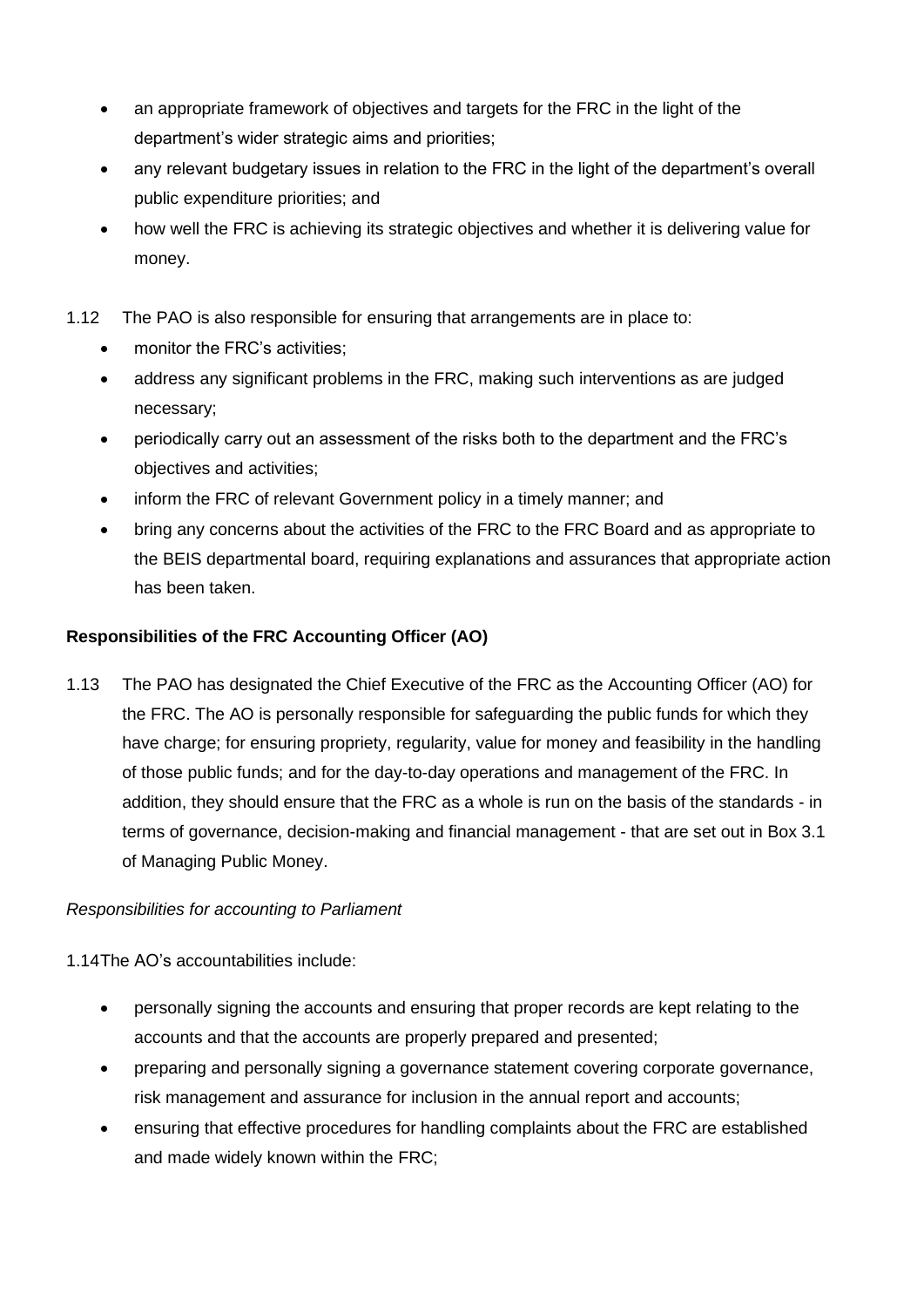- acting in accordance with the terms of this document, Managing Public Money and other instructions and guidance issued from time to time by the Department, HMT and the Cabinet Office;
- giving evidence (normally with the PAO) when summoned before the Public Accounts Committee on the FRC's stewardship of public funds, or to other Parliamentary committees.

# *Responsibilities to BEIS*

1.15 The AO's particular responsibilities to BEIS include:

- establishing, in consultation with the department, the FRC's corporate and business plans in the light of the department's wider strategic aims and mutually agreed priorities;
- informing BEIS of progress in helping to further departmental policy objectives applicable to the FRC's role and mission and in demonstrating how FRC resources are being used in support of those objectives; and
- ensuring that timely forecasts and monitoring information on performance and finance are provided to the department; that the department is notified promptly if over or under spends are likely and that corrective action is taken; and that any significant problems whether financial or otherwise, and whether detected by internal audit or by other means, are notified to the department in a timely fashion.

### *Responsibilities to the FRC Board*

1.16The AO is also responsible for:

- advising the board on the discharge of the FRC's responsibilities as set out in this document, in the founding legislation and in any other relevant instructions and guidance that may be issued from time to time;
- advising the board on the FRC's performance compared with its aims and objectives;
- ensuring that financial considerations are taken fully into account by the board at all stages in reaching and executing its decisions, and that financial appraisal techniques are followed;
- taking care that their personal legal responsibilities do not conflict with their duties as a board member. In particular, they should vote against any proposal which appears to cause such a conflict; it is not sufficient to abstain;
- taking action as set out in paragraph 3.8.6 of Managing Public Money if the board, or its Chair, is contemplating a course of action involving a transaction which the Chief Executive considers would infringe the requirements of propriety or regularity or does not represent prudent or economical administration, efficiency or effectiveness, is of questionable feasibility, or is unethical.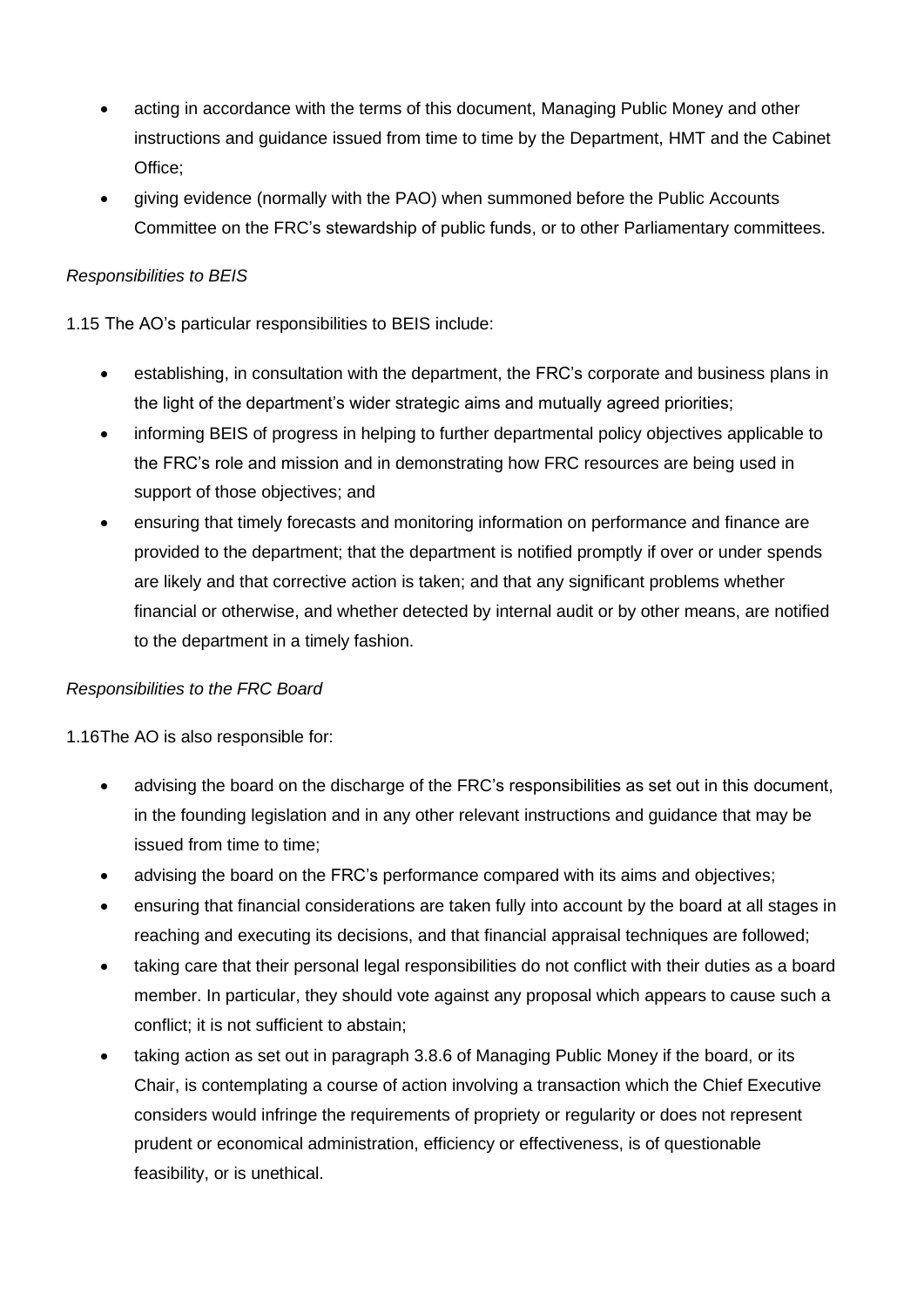# **Responsibilities of the FRC Chair**

- 1.17The Chair is responsible to the Secretary of State for ensuring that the FRC's policies and actions align with Government policy and that the FRC's affairs are conducted with probity. Communications between the FRC Board and the Secretary of State should normally be through the Chair.
- 1.18In addition, the Chair has the following leadership responsibilities:
	- considering the remit letter issued by Government
	- formulating the board's strategy;
	- ensuring that the board, in reaching decisions, takes proper account of guidance provided by the responsible Minister or the department;
	- promoting the efficient and effective use of staff and other resources;
	- delivering high standards of regularity and propriety; and
	- representing the board's views to the general public.

1.19The Chair also has an obligation to ensure that:

- the work of the board and its members are reviewed and are working effectively;
- the board has a balance of skills appropriate to directing the FRC's business, as set out in the UK Corporate Governance Code;
- board members are fully briefed on terms of appointment, duties, rights and responsibilities;
- they, together with the other board members, receive appropriate training on financial management and reporting requirements and on any differences that may exist between private and public sector practice;
- the Secretary of State is advised of the FRC's needs when board vacancies arise;
- they assess the performance of individual board members when being considered for reappointment;
- there is a board operating framework (the Governance Handbook) in place setting out the role and responsibilities of the board consistent with the UK Corporate Governance Code; and
- that there is a code of practice for board members in place, consistent with the Cabinet Office Code of Conduct for Board Members of Public Bodies.

### **Responsibilities of the FRC Board**

1.20 The board will consist of:

• the Chair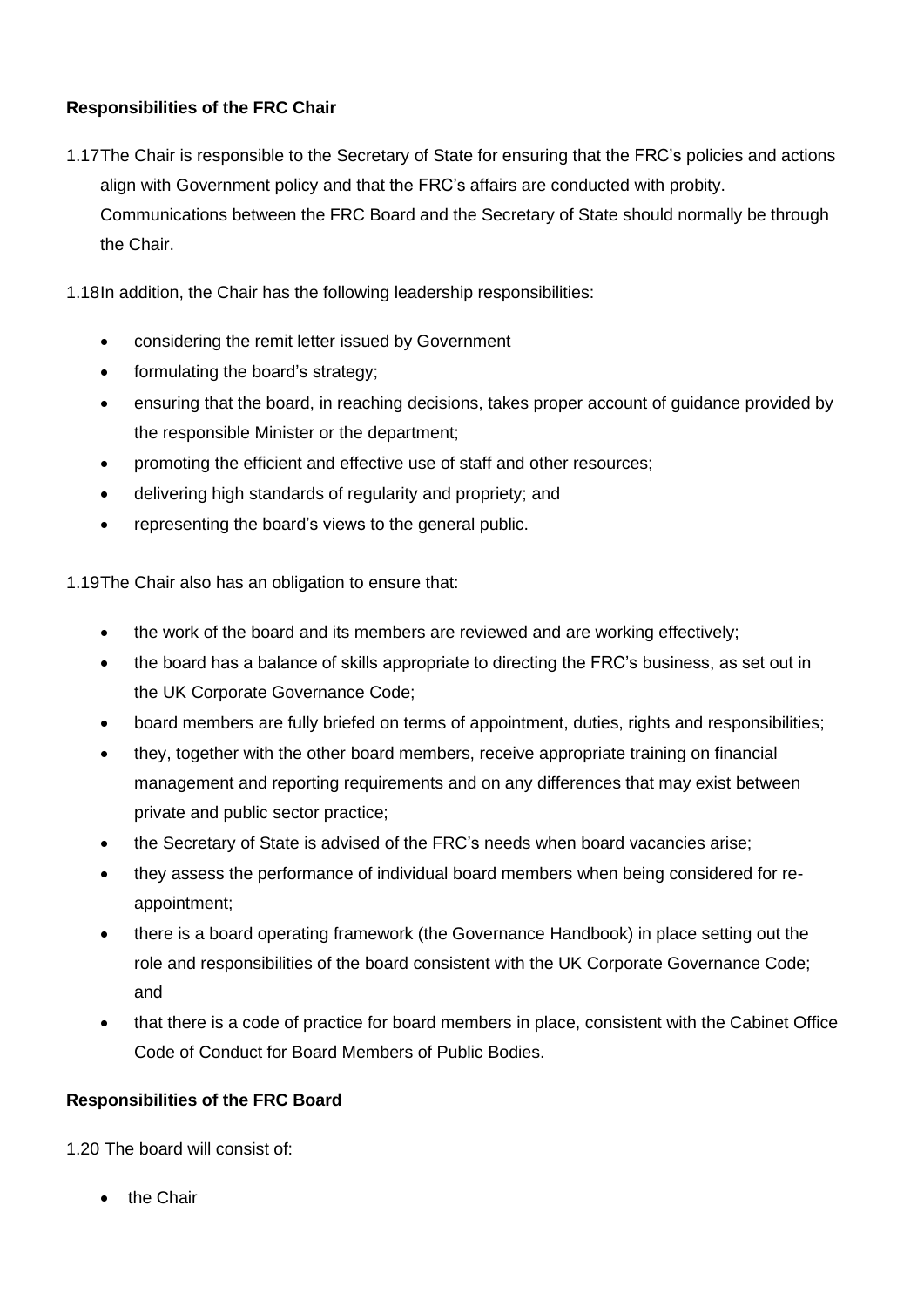- the Chief Executive
- non-executive directors appointed in accordance with Article 5 of the FRC's Articles of Association

The chairs of any committees will be selected from the non-executive board membership.

1.21The board is specifically responsible for:

- establishing and taking forward the strategic aims and objectives of the FRC consistent with its overall strategic direction;
- ensuring that the Secretary of State is kept informed of any changes which are likely to impact on the strategic direction of the FRC or on the attainability of its targets, and determining the steps needed to deal with such changes;
- ensuring that any statutory or administrative requirements for the use of public funds are complied with; that the board operates within the limits of its statutory authority and any delegated authority agreed with BEIS, and in accordance with any other conditions relating to the use of public funds; and that, in reaching decisions, the Board takes into account guidance issued by BEIS as the sponsor department;
- ensuring that the board receives and reviews regular financial information concerning the management of the FRC; is informed in a timely manner about any concerns about the activities of the FRC; and provides positive assurance to the department that appropriate action has been taken on such concerns;
- demonstrating high standards of corporate governance at all times and ensuring that effective arrangements are in place to provide them with assurance on risk management, governance and internal control. The board should use the independent audit committee, chaired by an independent non-executive member to support them in this role;
- Subject the appointment by the Secretary of State under Article 5.1, agree the terms of employment of the Chief Executive, and set performance objectives and remuneration terms linked to these objectives for the Chief Executive which give due weight to the proper management and use and utilisation of public resources.

### **Responsibilities of individual board members**

1.22Individual board members should:

• comply at all times with the Cabinet Office Code of Conduct for Board Members of Public Bodies, the FRC's Code of Conduct, and with the rules relating to the use of public funds and to conflicts of interest;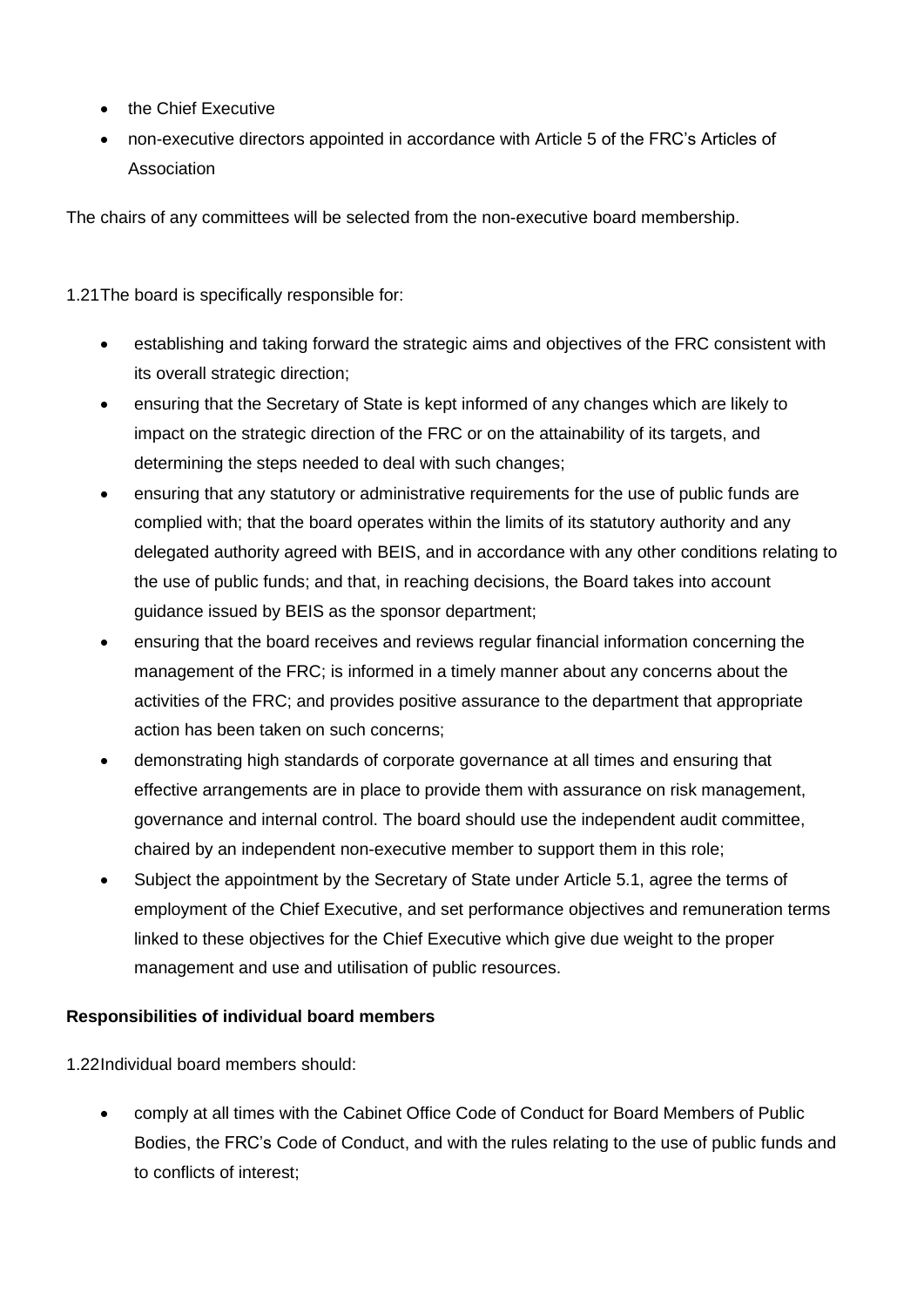- not misuse information gained in the course of their public service for personal gain or for political profit, nor seek to use the opportunity of public service to promote their private interests or those of connected persons or organisations;
- comply with the board's rules on the acceptance of gifts and hospitality, and of business appointments; and
- act in good faith and in the best interests of the FRC.

# **Appointments to the FRC Board**

- 1.23The Chair and non-executive board members of the FRC are appointed by the Secretary of State for BEIS in line with the [Governance Code on](https://publicappointmentscommissioner.independent.gov.uk/regulating-appointments/governance-code/) Public Appointments. There is a strong presumption that no individual should serve more than two terms or serve in any one post for more than ten years.
- 1.24The Chief Executive is appointed by the Secretary of State, in consultation with the FRC Chair.
- 1.25All such appointments should have regard to the principle that appointments should reflect the diversity of the society in which we live, and appointments should be made taking account of the need to appoint boards which include a balance of skills and backgrounds

### **Annual report and accounts**

- 1.26The FRC board must publish an annual report of its activities together with its audited accounts after the end of each financial year, containing such information as the Secretary of State may direct.
- 1.27A draft of the report should be submitted to the Department, in advance of the proposed publication date, according to a timeframe agreed with the FRC sponsorship team within BEIS.

1.28The annual report must:

- cover any corporate, subsidiary or joint ventures under the FRC's control;
- comply with any specific directions issued by the department and the requirements of company law. It should include information on performance against key financial targets;
- outline the FRC's main activities and performance during the financial year, including an assessment of how its achievements compare against its strategic objectives, KPIs and the FRC Strategy for that period; and
- include a governance statement personally signed by the FRC CEO as accounting officer.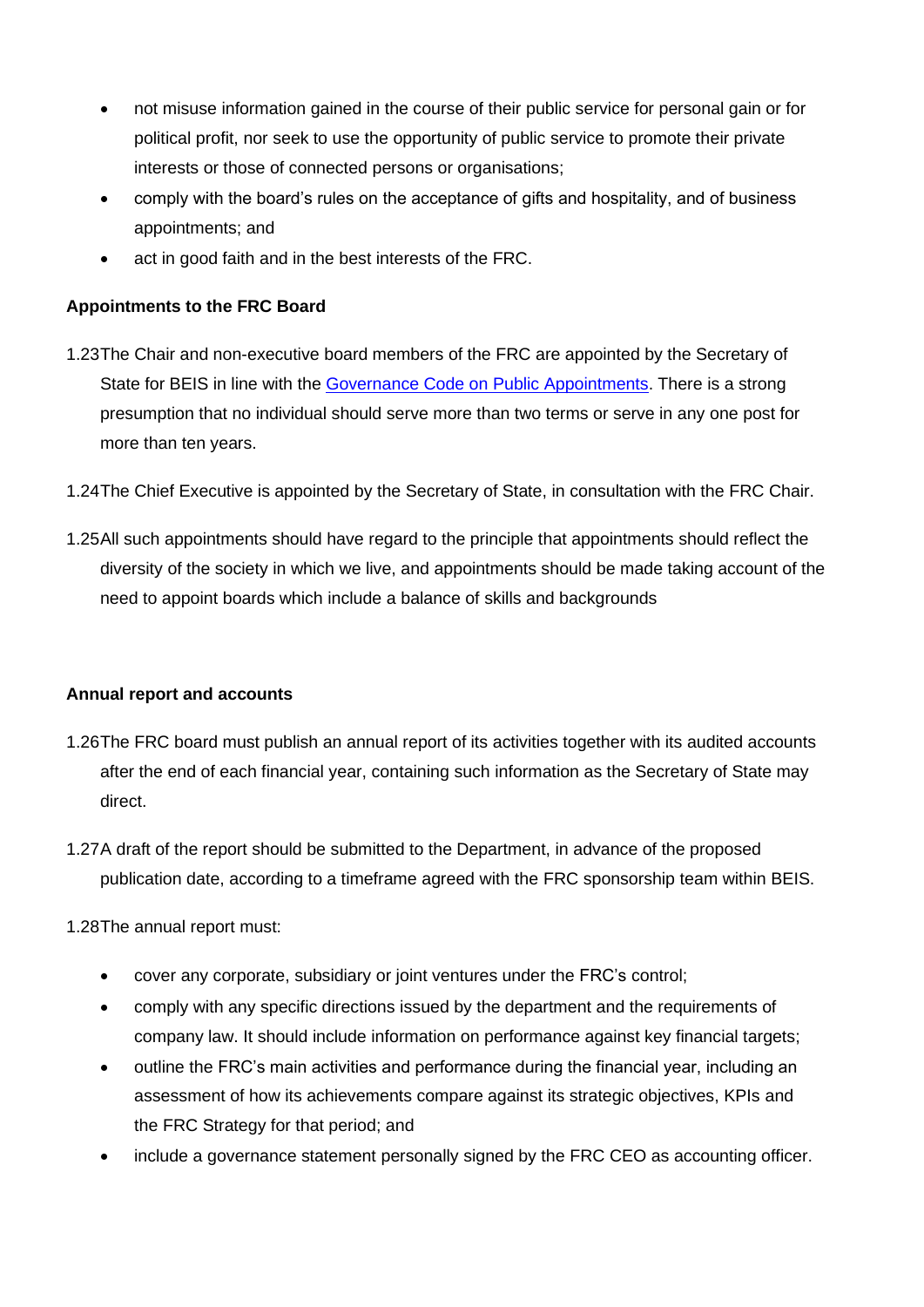- 1.29BEIS is required to publish consolidated accounts. This requires those bodies within the Departmental boundary and included in the consolidation designation order to provide, on a timely basis and to a good standard, draft accounts and account adjustments, via an electronic submission in accordance with the agreed timetable and format. The FRC Finance Director is responsible for ensuring that such information is accurate and provided on time. The completed data will need to be signed off by the FRC Finance Director prior to being submitted to BEIS Finance. BEIS Finance will communicate the specific requirements, format and timetable for this annually and with good notice.
- 1.30The report and accounts shall be laid in Parliament and made available on the FRC's website, in accordance with the Generally Accepted Accounting Practice in the UK.

#### *Other statutory reports*

- 1.31As the independent supervisor of Auditors General, the FRC must report annually to the Secretary of State on the discharge of its functions and a summary of the results of any inspections, as set out in s1231 of the Companies Act 2006.
- 1.32The FRC must report annually to the Secretary of State, as set out in s1252(10) of, and paragraph 10(3) of Schedule 13 to, the Companies Act 2006, on:
	- the discharge of the functions transferred to it with respect to statutory auditors, and
	- such other matters as the Secretary of State may by order require.

#### **Internal audit**

1.33The FRC shall:

- establish and maintain arrangements for internal audit in accordance with the principles set out in Treasury's Public Sector Internal Audit Standards (PSIAS) [\(https://www.gov.uk/government/publications/public-sector-internal-audit-standards\)](https://www.gov.uk/government/publications/public-sector-internal-audit-standards) and ensure that the BEIS internal audit team have access to all relevant records.
- maintain an Audit Committee of its board in accordance with good practice in corporate governance;
- forward the audit strategy, periodic audit plans and annual audit report, including the FRC Head of Internal Audit Opinion on Risk Management, Control and Governance, as soon as possible to the sponsor department; and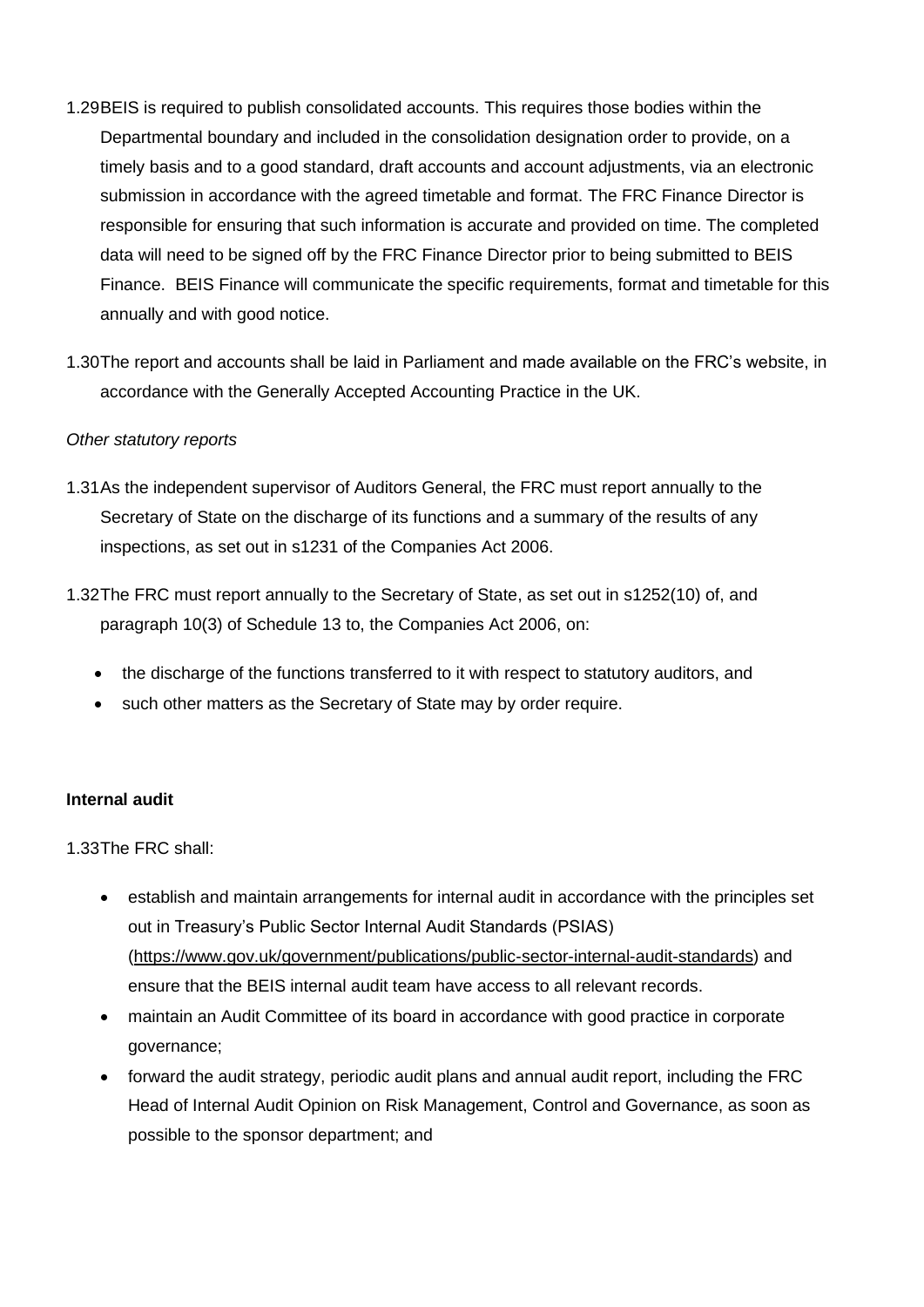• keep records of, and prepare and forward to the department an annual report on fraud and theft suffered by the FRC and notify the sponsor department of any unusual or major incidents as soon as possible.

1.34The FRC's internal audit service is provided by the Government Internal Audit Agency.

# **External audit**

1.35The National Audit Office (NAO) on behalf of the Comptroller and Auditor General (C&AG) is the appointed auditor for the FRC. The C&AG passes the audited accounts to the Secretary of State who will lay the accounts together with the C&AG's report before parliament. As the body responsible for regulating statutory auditors in the UK, the FRC has to consider threats to auditor independence, which in particular may arise from its monitoring and review of Public Interest Entity (PIE) audits. This risk will be addressed by appointing an engagement partner for the audit of the FRC's financial statements who has no PIE clients, and is therefore not subject to direct monitoring and review by the FRC.

1.36The C&AG:

- will consult the department and FRC on who the NAO or a commercial auditor shall undertake the audit on his behalf, though the final decision rests with the C&AG;
- has a statutory right of access to relevant documents, including by virtue of section 25(8) of the Government Resources and Accounts Act 2000, held by another party in receipt of payments or grants from the FRC;
- will share with the sponsor department information identified during the audit process and the audit report (together with any other outputs) at the end of the audit, in particular on issues impacting on the Department's responsibilities in relation to financial systems within the FRC;
- will, where asked, provide departments and other relevant bodies with Regulatory Compliance Reports and other similar reports which departments may request at the commencement of the audit and which are compatible with the independent auditor's role.
- 1.37The C&AG may carry out examinations into the economy, efficiency and effectiveness with which the FRC has used its resources in discharging its functions. For the purpose of these examinations the C&AG has statutory access to documents as provided for under section 8 of the National Audit Act 1983. In addition, FRC shall provide, in conditions to grants and contracts, for the C&AG to exercise such access to documents held by grant recipients and contractors and sub-contractors as may be required for these examinations; and shall use its best endeavours to secure access for the C&AG to any other documents required by the C&AG which are held by other bodies.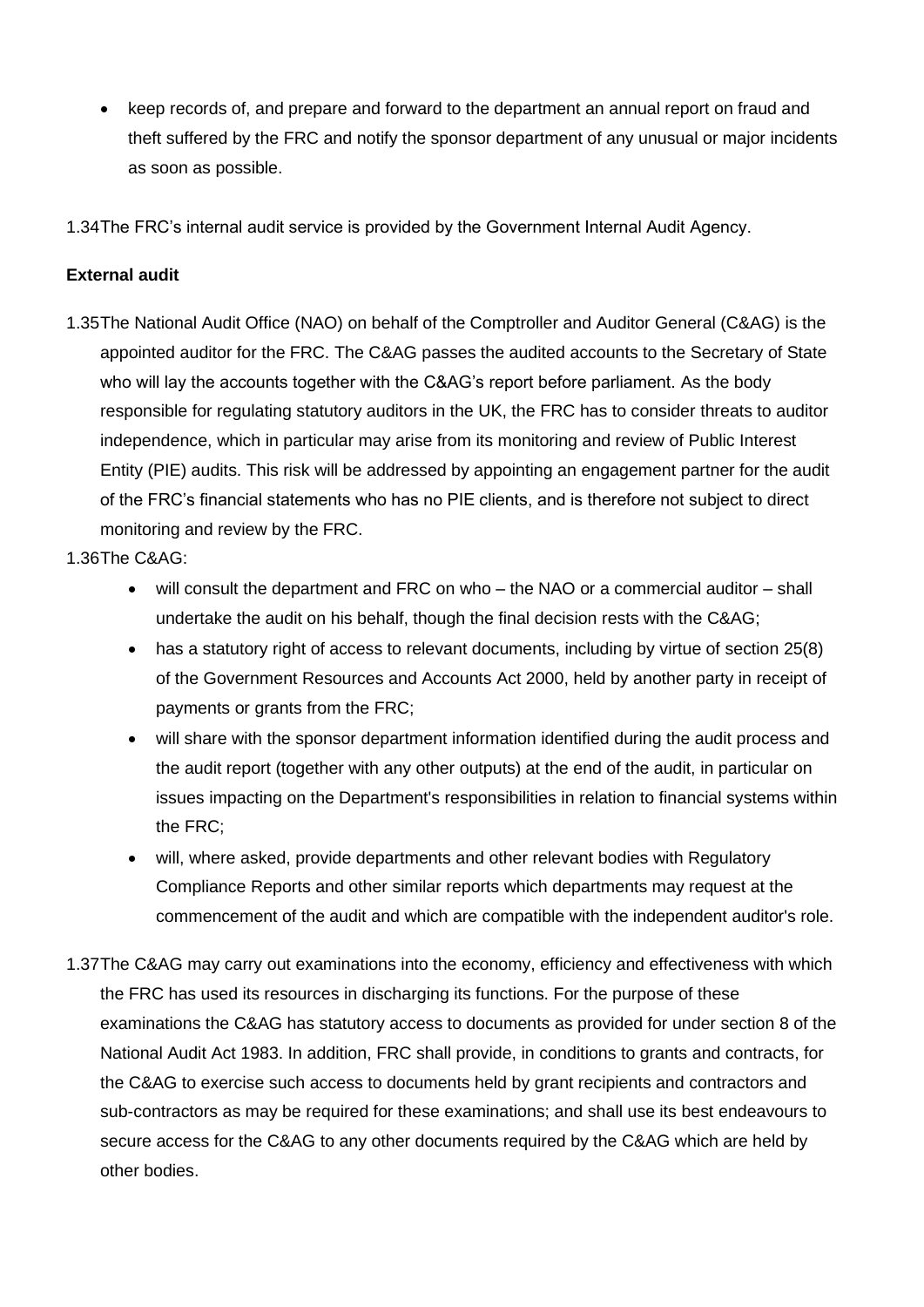### **MANAGEMENT AND FINANCIAL RESPONSIBILITIES**

#### **Managing Public Money and other government wide corporate guidance and instructions**

- 1.38Unless agreed by the Department and as necessary, HM Treasury the FRC shall follow the principles, rules, guidance and advice in Managing Public Money, referring any difficulties or potential bids for exceptions to Market Frameworks Group Finance Team in BEIS in the first instance. A list of guidance and instructions with which the FRC should comply is in Appendix 2.
- 1.39 Once the budget has been approved by BEIS, the FRC shall have authority to incur expenditure approved in the budget without further reference to the department, on the following conditions:
	- the FRC shall comply with the delegations set out in Appendix 3. These delegations shall not be altered without the prior agreement of BEIS;
	- the FRC shall comply with Managing Public Money regarding novel, contentious or repercussive proposals;
	- inclusion of any planned and approved expenditure in the budget shall not remove the need to seek formal departmental approval where any proposed expenditure is outside the delegated limits or is for initiatives outside the scope of the annual plan and budget; and
	- the FRC shall provide BEIS with such information about its operations, performance, individual projects or other expenditure as the Department may reasonably require.

#### **Delegated authorities**

The FRC's delegated authorities are set out in Appendix 3. The FRC shall obtain the Department's prior written approval before:

- entering into any undertaking to incur any expenditure that falls outside the delegations or which is not provided for in the FRC's annual budget;
- incurring expenditure for any purpose that is or might be considered novel or contentious, or which has or could have significant future cost implications;
- making any significant change in the scale of operation or funding of any initiative or particular scheme previously approved by the Department;
- making any change of policy or practice which has wider financial implications that might prove repercussive or which might significantly affect the future level of resources required; or
- carrying out policies that go against the principles, rules, guidance and advice in Managing Public Money.

### **Corporate and business plans**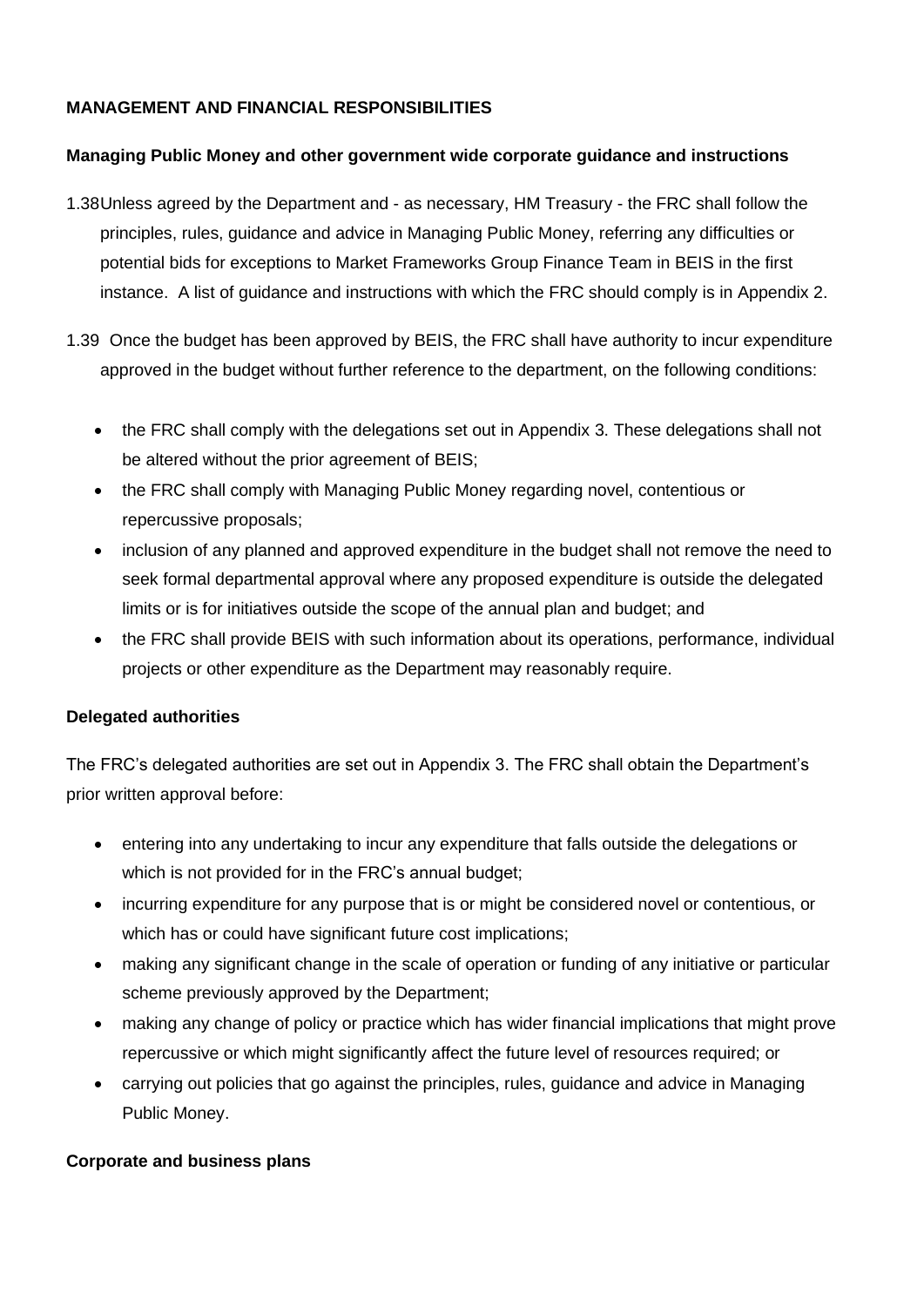- 1.40The FRC will maintain a three year strategy setting out its key objectives in pursuit of its mission and aligned with Government priorities. It will agree the strategy with BEIS, and consult publicly through a strategy document approved by BEIS.
- 1.41BEIS will agree the FRC's annual budget. BEIS and the FRC will undertake an annual public consultation on its plan, budget and funding requirement for the coming year. Before the public consultation, the FRC will consult with the Department on the issues to be addressed in the draft plan and budget, and the timetable for the consultation and for finalising the plan and budget.
- 1.42The plan will reflect the FRC's statutory and other responsibilities and demonstrate how the FRC contributes to the achievement of the department's priorities. The following key matters should be included:
	- key objectives and associated key performance targets, and the strategy for achieving those objectives;
	- the resources allocated to achieve specific objectives;
	- key non-financial performance targets;
	- a review of performance in the preceding financial year, together with comparable outturns for the previous 2-5 years, and an estimate of performance in the current year;
	- alternative scenarios and an assessment of the risk factors that might significantly affect the execution of the plan but which cannot be accurately forecast; and
	- other matters as agreed between the department and the FRC.
- 1.43The budget will include expenditure allocated to each of the FRC's main functions, expenditure by type (including staff, IT and facilities), and a profile of expected receipts under each of the FRC's funding streams and of draw-down of any departmental funding and/or other income over the year.
- 1.44The budget will include a review of performance in the preceding financial year, and an estimate of performance in the current year.

### **Reporting to BEIS and Information Sharing**

- 1.45The FRC shall provide the sponsor department with access to records and personnel, and such information about its operations, performance, individual projects or other expenditure as the sponsor department may reasonably require. This includes, for example, sponsorship audits and operational investigations.
- 1.46The department and HM Treasury may request the sharing of data held by FRC in such a manner as set out in central guidance except insofar as it is prohibited by law.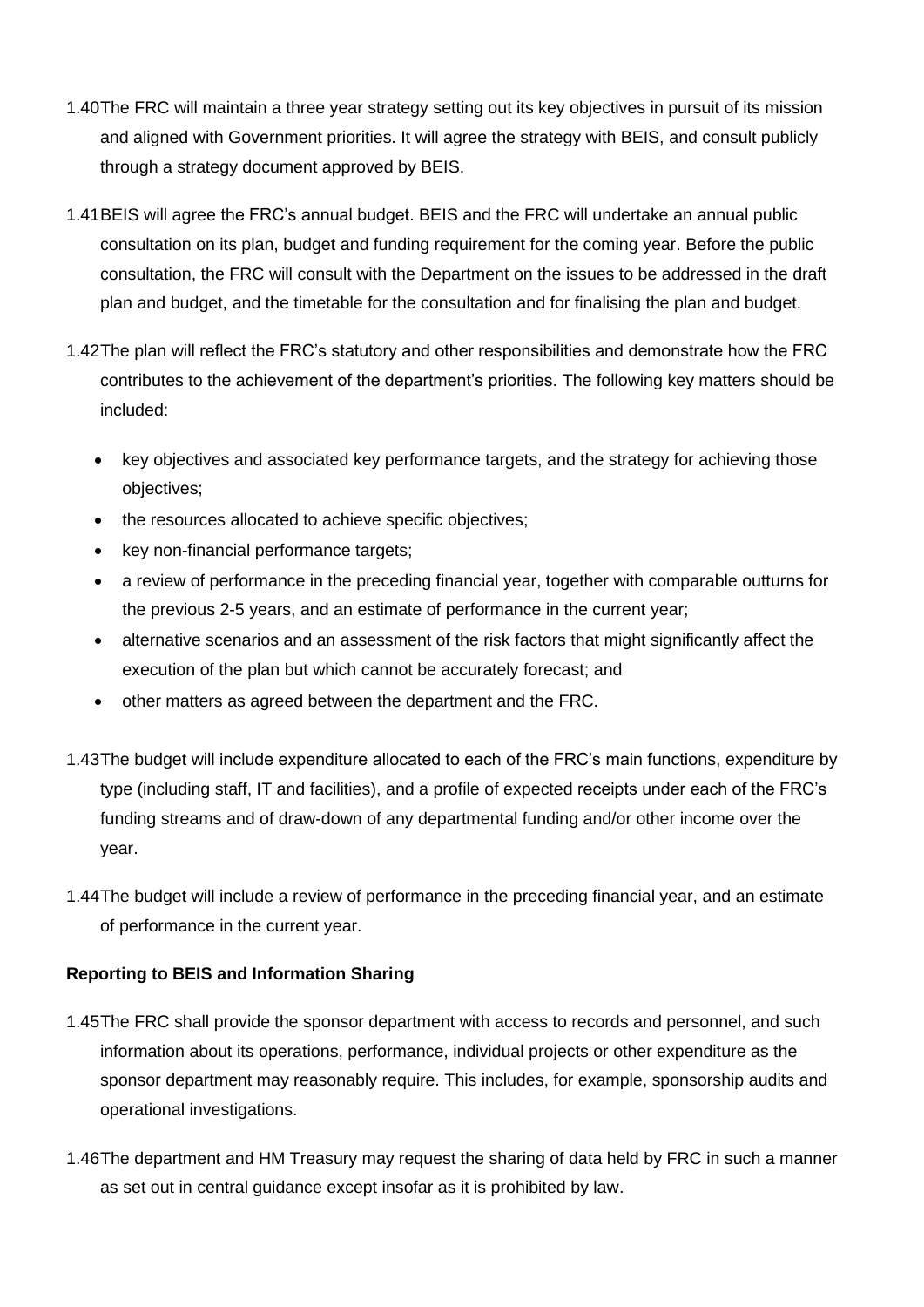- 1.47The FRC shall operate management, information and accounting systems that enable it to review in a timely and effective manner its financial and non-financial performance against the budgets and targets set out in the corporate and business plans. The FRC shall provide the Department with the information that it requests and that will enable the Department satisfactorily to monitor the FRC's performance, including:
	- the FRC's cash management;
	- its draw-down of any grant-in-aid;
	- financial risks and opportunities where appropriate;
	- forecast and actual outturn by resource headings;
	- other data required for the Online System for Central Accounting and Reporting (OSCAR);
	- operational and reputational risks;
	- achievement of KPIs; and
	- FRC's progress with its transformation into ARGA
- 1.48Officials in the Market Frameworks Group Finance Business Partner Team in BEIS will liaise regularly with the FRC to review financial performance against plans, achievement against targets and expenditure against its budget. The BEIS Finance Team will also take the opportunity to explain wider policy developments that might have an impact on the FRC.
- 1.49The FRC shall provide the department with full details of all agreements where the FRC or its successors have a right to share in the financial gains of developers. It should also pass to the department details of any other forms of claw-back due to the FRC.

### **FRC funding**

- 1.50The FRC is currently funded by market participants subject to, having regard to, or benefiting from FRC regulation.
- 1.51The audit professional bodies are required to contribute under the provisions of the Companies Act 2006. With the agreement of HM Government, the remaining funding is secured through voluntary levies on other groups. In collecting these levies, the FRC provides guidance that the arrangements are non-statutory. The guidance includes a statement that should this non-statutory approach prove unsustainable, the FRC would formally request that the Secretary of State make regulations for the FRC to levy its funding on a statutory basis under Section 17 of the Companies (Audit, Investigations and Community Enterprise) Act 2004.
- 1.52 BEIS provide assurance that if the FRC's voluntary funding from external sources falls sufficiently for BEIS to have to consider making legislation to activate the statutory levy under section 17,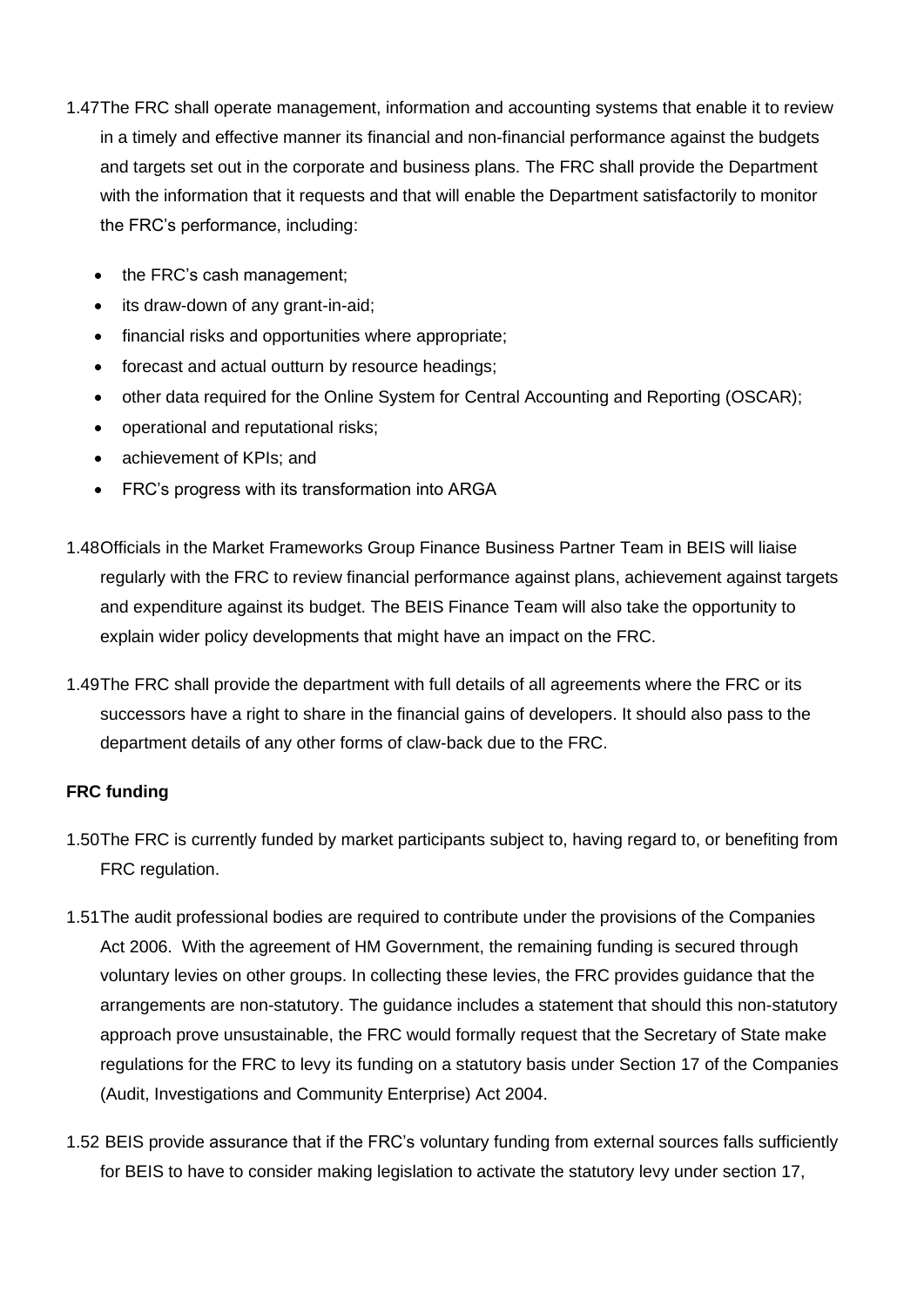BEIS will make such a grant to cover FRC costs as is sufficient to meet the preconditions in those levy raising powers.

#### **Grant-in-aid and any ring-fenced grants**

- 1.53In the event that any grant-in-aid is provided by the Department, for the year in question it will be voted in the Department's Supply Estimate and be subject to Parliamentary control.
- 1.54Any such grant-in-aid would normally be paid in monthly instalments on the basis of written applications showing evidence of need. The FRC will comply with the general principle, that there is no payment in advance of need. Cash balances accumulated during the course of the year from grant-in-aid or other Exchequer funds shall be kept to a minimum level consistent with the efficient operation of the FRC. Grant-in-aid not drawn down by the end of the financial year shall lapse. Subject to approval by Parliament of the relevant Estimates provision, where grant-in-aid is delayed to avoid excess cash balances at the year-end the department will make available in the next financial year any such grant-in-aid that is required to meet any liabilities at the year end, such as creditors.
- 1.55In the event that the Department provides the FRC separate grants for specific (ring-fenced) purposes, it will issue the grant as and when the FRC needs it on the basis of a written request. The FRC would provide evidence that the grant was used for the purposes authorised by the Department. The FRC shall not have uncommitted grant funds in hand, nor carry grant funds over to another financial year.

### **Risk management**

- 1.56The FRC shall ensure that the risks that it faces are dealt with in an appropriate manner, in accordance with relevant aspects of best practice in corporate governance, and develop a risk management strategy, in accordance with the HMT guidance Management of Risk: Principles and Concepts (https://www.gov.uk/government/publications/orange-book).
- 1.57The FRC should adopt and implement policies and practices to safeguard itself against fraud and theft, in line with the Treasury's guidance on tackling fraud [\(http://webarchive.nationalarchives.gov.uk/20130129110402/http://www.hm](http://webarchive.nationalarchives.gov.uk/20130129110402/http:/www.hm-treasury.gov.uk/d/managing_the_risk_fraud_guide_for_managers.pdf.pdf)[treasury.gov.uk/d/managing\\_the\\_risk\\_fraud\\_guide\\_for\\_managers.pdf.pdf\)](http://webarchive.nationalarchives.gov.uk/20130129110402/http:/www.hm-treasury.gov.uk/d/managing_the_risk_fraud_guide_for_managers.pdf.pdf). It should also take all reasonable steps to appraise the financial standing of any firm or other body with which it intends to enter into a contract.

#### **Counter Fraud**

1.58The FRC should adopt and implement policies and practices to safeguard itself against fraud and theft, in line with guidance as issued by the Counter Fraud Function and in compliance with the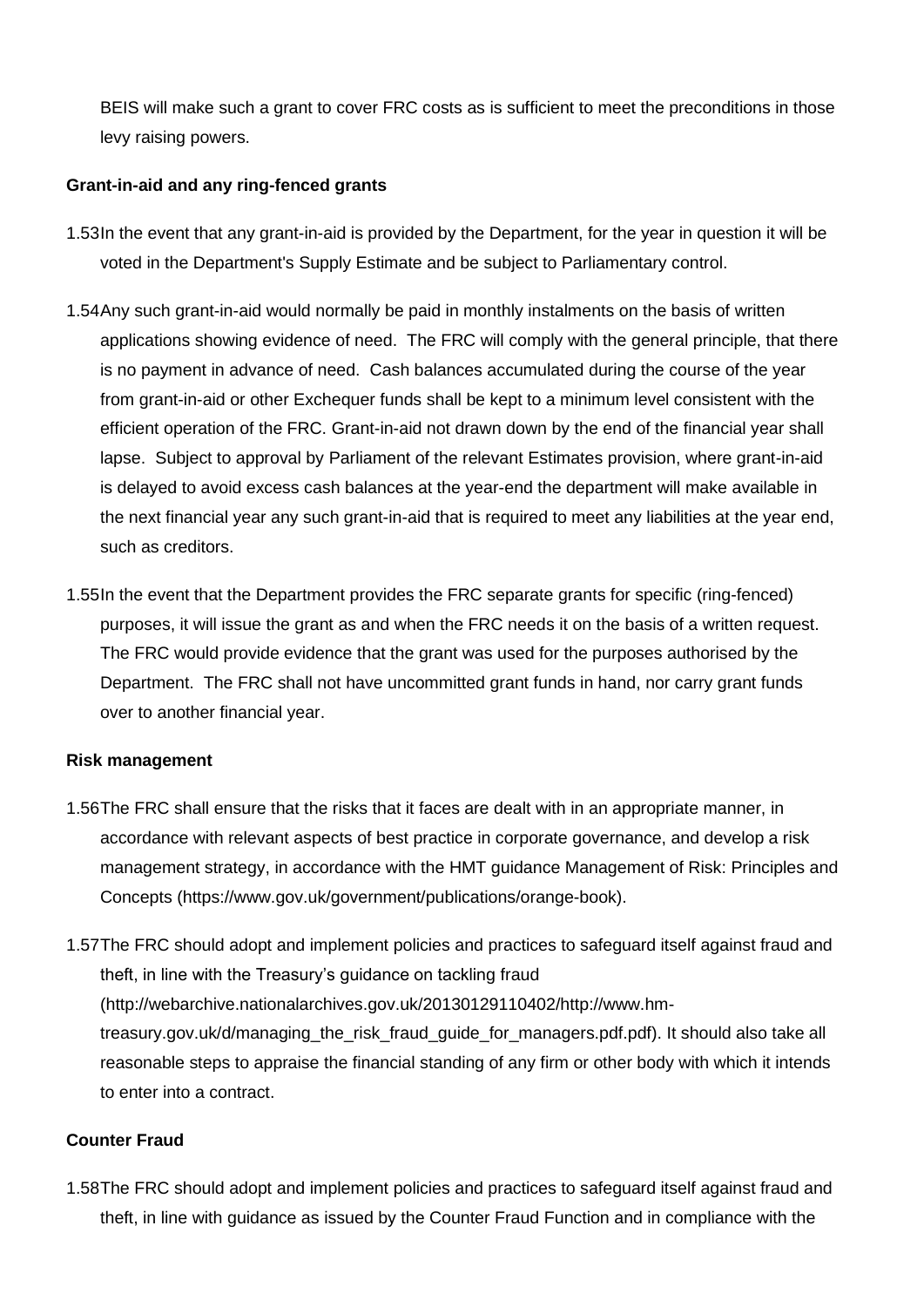procedures and considerations as set out in Managing Public Money Annex 4.9. It should also take all reasonable steps to appraise the financial standing of any firm or other body with which it intends to enter a contract.

1.59The FRC should keep records of and prepare and forward to the department an annual report on fraud and theft suffered by the FRC and notify the sponsor department of any unusual or major incidents as soon as possible. The FRC should also report identified loss from fraud, bribery, corruption and error, alongside associated recoveries and prevented losses, to the counter fraud centre of expertise in line with the agreed government definitions as set out in Counter Fraud Functional Standard.<sup>1</sup>

# **FRC staff**

# *Broad responsibilities for staff*

1.60The FRC is responsible for the recruitment, retention and the terms and conditions of its staff within the arrangements approved by the responsible Minister and HMT.

1.61The FRC's responsibilities toward its staff are to ensure that:

- the rules for recruitment and management of staff create an inclusive culture in which diversity is fully valued; appointment and advancement is based on merit: there is no discrimination on grounds of gender, marital status, sexual orientation, race, colour, ethnic or national origin, religion, disability, community background or age;
- the level and structure of its staffing, including grading and staff numbers, are appropriate to its functions and the requirements of economy, efficiency and effectiveness;
- the performance of its staff at all levels is satisfactorily appraised and the FRC performance measurement systems are reviewed from time to time;
- its staff are encouraged to acquire the appropriate professional, management and other expertise necessary to achieve the FRC's objectives;
- proper consultation with staff takes place on key issues affecting them;
- adequate grievance and disciplinary procedures are in place;
- whistle-blowing procedures consistent with the Public Interest Disclosure Act are in place; and
- a code of conduct for staff is in place.
- 1.62 The FRC shall ensure that the creation of any additional posts does not incur forward commitments that will exceed its ability to pay for them.

*Pay and conditions*

<sup>1</sup>https://www.gov.uk/government/publications/government-functional-standard-govs-013-counter-fraud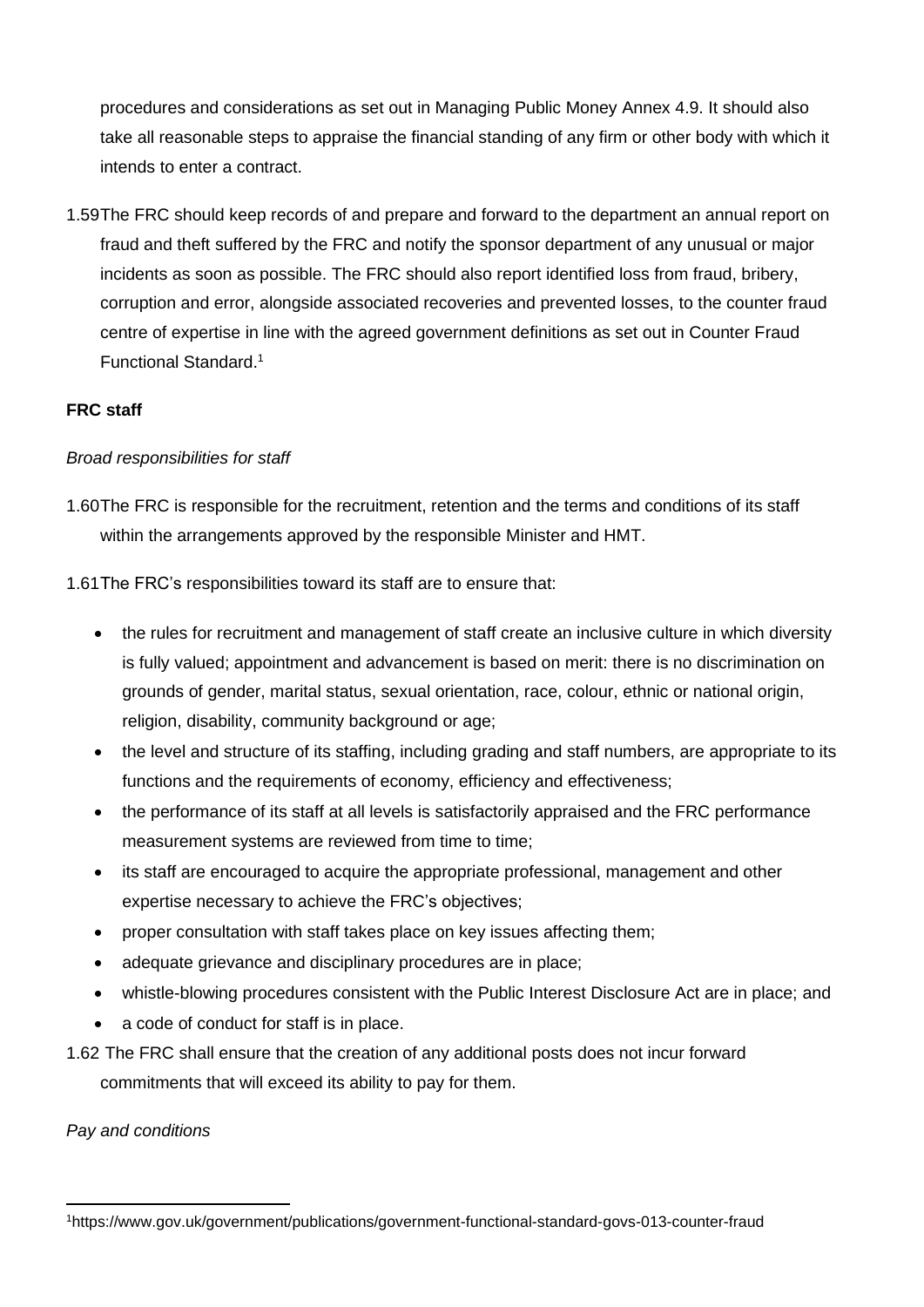- 1.63The FRC's staff are subject to levels of remuneration and terms and conditions of service (including pensions) within the general pay structure approved by the Department and HMT.
- 1.64Staff terms and conditions should be set out in an Employee Handbook, which should be provided to the department together with subsequent amendments.
- 1.65The FRC shall operate a performance-related pay scheme that shall form part of the annual aggregate pay budget approved by the department, or the general pay structure approved by the department and the Treasury, whichever is applicable.
- 1.66The travel expenses of board members shall be tied to the rates allowed to senior staff. Reasonable actual costs shall be reimbursed.
- 1.67The FRC shall comply with the Fixed-Term Employees (Prevention of Less Favourable Treatment) Regulations.

#### *Pensions, redundancy and compensation*

- 1.68FRC staff shall be eligible for a pension. The FRC will comply with the requirements of the Pensions Act 2008.
- 1.69Proposals on severance must comply with the rules in chapter 4 of Managing Public Money.

### **OTHER MATTERS**

#### **Contact and engagement**

- 1.70 BEIS operates a sponsorship model which aligns with the principles and standards of the Partnerships between departments and arm's length bodies: code of good practice. Within this model there are four key points of engagement with the Department:
	- Ministerial champion (responsible Minister)
	- Policy champion (responsible Director)
	- Senior sponsor (Deputy Director)
	- Corporate governance sponsor (senior post with the BEIS Partnerships Team)
- 1.71The Deputy Director for Business Frameworks, as the senior sponsor, is the primary contact for the FRC within the Department. They are the main source of advice to the responsible Minister on the discharge of their responsibilities in respect of the FRC. They also support the PAO on their responsibilities toward the FRC.
- 1.72In terms of frequency of engagement: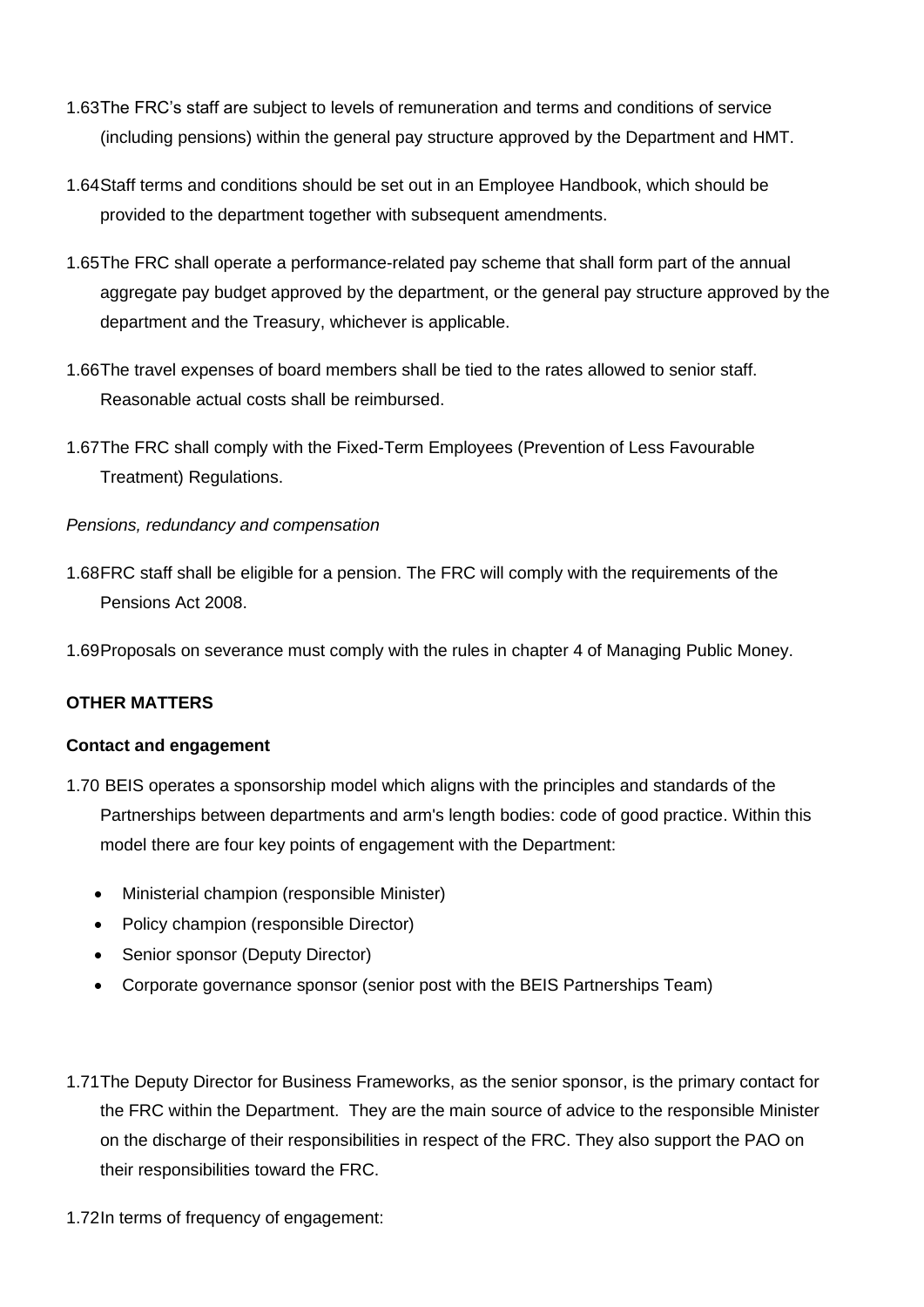- regular contact will take place between policy leads in BEIS and the FRC;
- regular contact will take place between BEIS officials and the FRC in support of delivering recommendations under the combined FRC Transformation Programme.
- monthly meetings will take place between the Director for Business Frameworks and the FRC CEO; and
- the responsible minister will meet with the FRC Chair once a year.

#### **Communications and announcements**

1.73 The FRC will provide BEIS with advance sight of announcements and work with the BEIS communications team where appropriate.

#### **Dispute resolution**

- 1.74BEIS and the FRC will take a pragmatic and issue based approach to dispute resolution.
- 1.75This framework and other governance documents and guidance should be used as a reference point for agreement between the two parties. A resolution should be agreed upon in a timely manner and in such a way that any potential disruption to on-going projects or operations is limited as much as possible.
- 1.76The parties should endeavour to identify emerging issues as early as possible, and to communicate these to each other through the most appropriate route of engagement. This could include sponsorship meetings for more day-to-day issues, or direct conversations between the senior management for more urgent matters. The parties will ensure they come to a shared understanding of risk and take action accordingly.
- 1.77Both parties will agree clear routes of escalation for addressing both routine issues and urgent matters arising. In the first instance, issues should be escalated at working level. Where this does not resolve the dispute, the issue should be escalated in BEIS to the senior policy sponsor, and subsequently to the Director General for the Market Frameworks Group. Following that, the issue will be referred to the Principal Accounting Officer (PAO), who may appoint a neutral third party to review the dispute and act as a mediator between the parties. In there is still no resolution, the responsible Minister will be engaged. Within the FRC, the issue should be escalated within the organisation at working level, then to the relevant director and ultimately to the Accounting Officer and/or the Chair (as appropriate).
- 1.78Once the dispute is resolved, both parties should endeavour to learn the lessons from this process. Audit trails on decision-making will be kept and maintained for transparency.

#### **Winding-up arrangements for the FRC**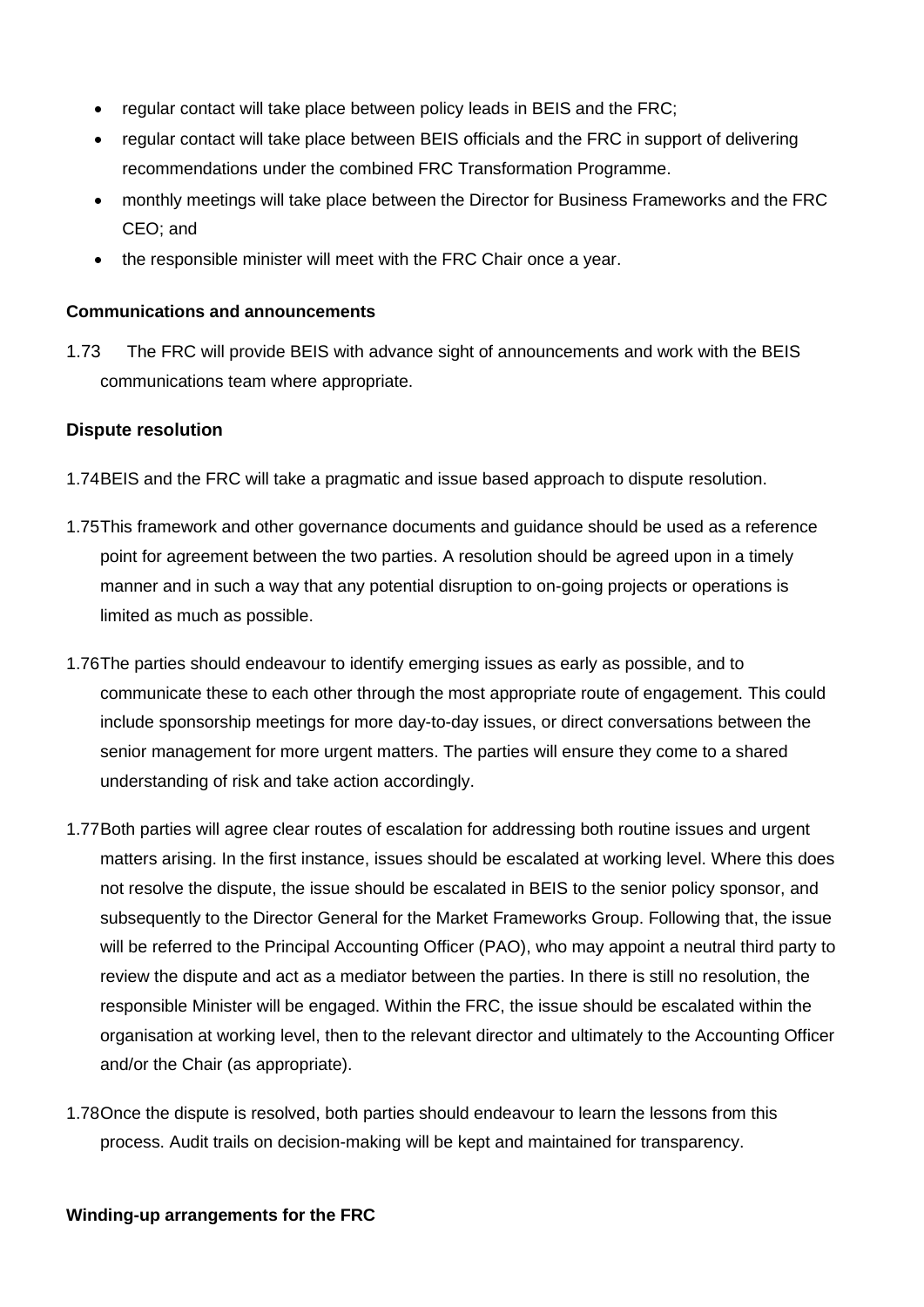- 1.79The FRC was last reviewed in 2018. Following that review, the Government intends to replace the FRC with a new statutory body, the Audit Reform and Governance Authority (ARGA).
- 1.80When the FRC is wound-up, BEIS shall put in place arrangements to ensure that this is done in an orderly way. In particular, it will ensure that the assets and liabilities of the FRC are passed to ARGA as the successor organisation and accounted for properly. To this end, the Department shall:
	- ensure that procedures are in place in the FRC to gain independent assurance on key transactions, financial commitments, cash flows and other information needed to handle the wind-up effectively and to maintain the momentum of work inherited by ARGA as the residuary body;
	- specify the basis for the valuation and accounting treatment of the FRC's assets and liabilities;
	- ensure that arrangements are in place to prepare closing accounts and pass to the C&AG for external audit, and that funds are in place to pay for such audits. It shall be for the C&AG to lay the final accounts in Parliament, together with their report on the accounts; and
	- the Accounting Officer of ARGA should sign the closing accounts.

### LIST OF APPENDICES

Appendix 1 - FRC roles and responsibilities

- Appendix 2 List of government-wide corporate guidance instructions (attached)
- Appendix 3 BEIS delegated authority

Signed  $\angle$   $\parallel$ 

Date: 12 May 2022 Date: 12 May 2022

Director of Business Frameworks **Chief Executive** 

Jacothan

Eoin Parker Sir Jon Thompson

(On behalf of BEIS) (On behalf of the FRC)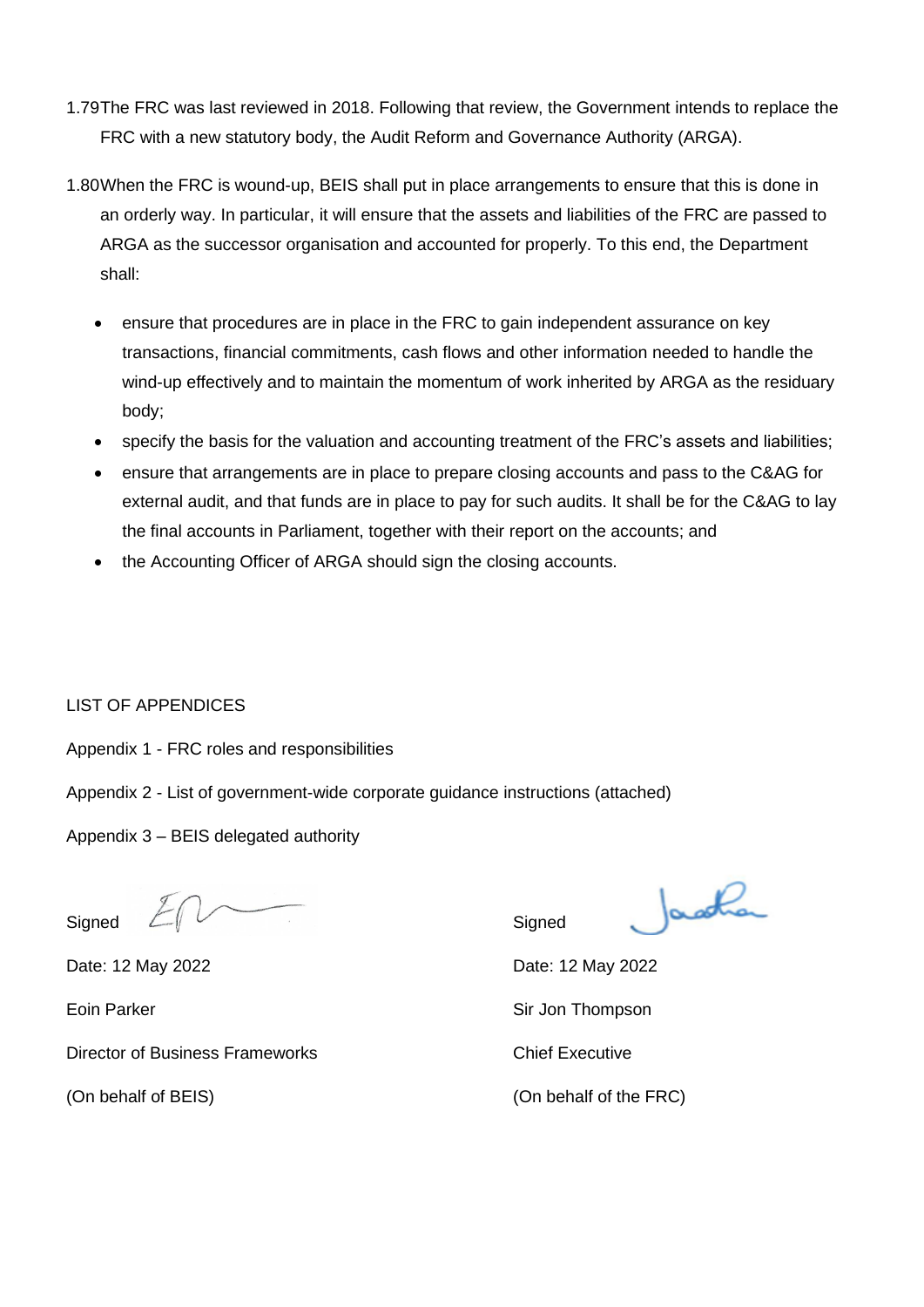# **Appendix 1: FRC roles and responsibilities**

| <b>Function</b>                                                                                                                                        | <b>Responsibility</b> | <b>Powers</b>                                                                                                                                                                                                              |  |  |
|--------------------------------------------------------------------------------------------------------------------------------------------------------|-----------------------|----------------------------------------------------------------------------------------------------------------------------------------------------------------------------------------------------------------------------|--|--|
| <b>UK Statutory Audit<sup>1</sup></b>                                                                                                                  |                       |                                                                                                                                                                                                                            |  |  |
| Public oversight of statutory auditors<br>under the Statutory Audit and Third<br><b>Country Auditor Regulations 2017</b><br>(SATCAR 2017).             | <b>FRC</b>            | Regulation 3(a) SATCAR 2017.                                                                                                                                                                                               |  |  |
| The determination and manner of<br>application of technical, ethical<br>and other standards                                                            | <b>FRC</b>            | Regulation 3(b)-(d) SATCAR 2017<br>Relevant FRC Procedure: Codes & Standards Procedure:<br>https://www.frc.org.uk/About-the-FRC/Procedures/FRC-Codes-<br>and-Standards-procedures.aspx                                     |  |  |
| The application of the above standards                                                                                                                 | FRC **                | Regulation 3(e) SATCAR 2017                                                                                                                                                                                                |  |  |
| Setting criteria for determining the<br>eligibility of persons for appointment<br>as statutory auditors (eligibility<br>criteria and approved persons) | <b>FRC</b>            | Regulation 3(f) SATCAR 2017<br>Relevant FRC Criteria: FRC's Eligibility Criteria for<br>Statutory Auditors: https://www.frc.org.uk/Our-<br>Work/Publications/Professional-Oversight/Eligibility-<br>Criteria-June-2016.pdf |  |  |
| Application of eligibility criteria,<br>registration of approved persons,<br>keeping the register and making<br>it available for inspection            | FRC**                 | Regulations 3(g(-(i) SATCAR 2017                                                                                                                                                                                           |  |  |
| Ensuring approved persons take<br>part in appropriate programmes of<br>continuing education                                                            | FRC**                 | Regulation 3(j) SATCAR 2017                                                                                                                                                                                                |  |  |
| Monitoring of statutory auditors and<br>audit work by means of inspections                                                                             | FRC**                 | Regulation 3(k) SATCAR 2017                                                                                                                                                                                                |  |  |
| Investigations of statutory auditors<br>and audit work; and imposing and<br>enforcing sanctions                                                        | FRC**                 | Regulations 3(I)-(m) SATCAR 2017<br>Relevant procedure: Audit Enforcement Procedure:<br>https://www.frc.org.uk/Our-Work/Publications/Professional-<br>Discipline/Audit-Enforcement-Procedures.pdf                          |  |  |

<sup>&</sup>lt;sup>1</sup> The FRC has been designated the Competent Authority for statutory audit in the UK by Regulation 2 SATCAR 2017.

<sup>\*\*</sup> Functions which the Competent Authority remains responsible for but usually delegates the performance of some or all of that function to the Recognised Supervisory Bodies under Delegation Agreements in force from time to time, available at [https://www.frc.org.uk/Our-Work/Audit/Professional-oversight/Oversight-of-](https://www.frc.org.uk/Our-Work/Audit/Professional-oversight/Oversight-of-Audit/delegation-agreements.aspx)[Audit/delegation-agreements.aspx](https://www.frc.org.uk/Our-Work/Audit/Professional-oversight/Oversight-of-Audit/delegation-agreements.aspx)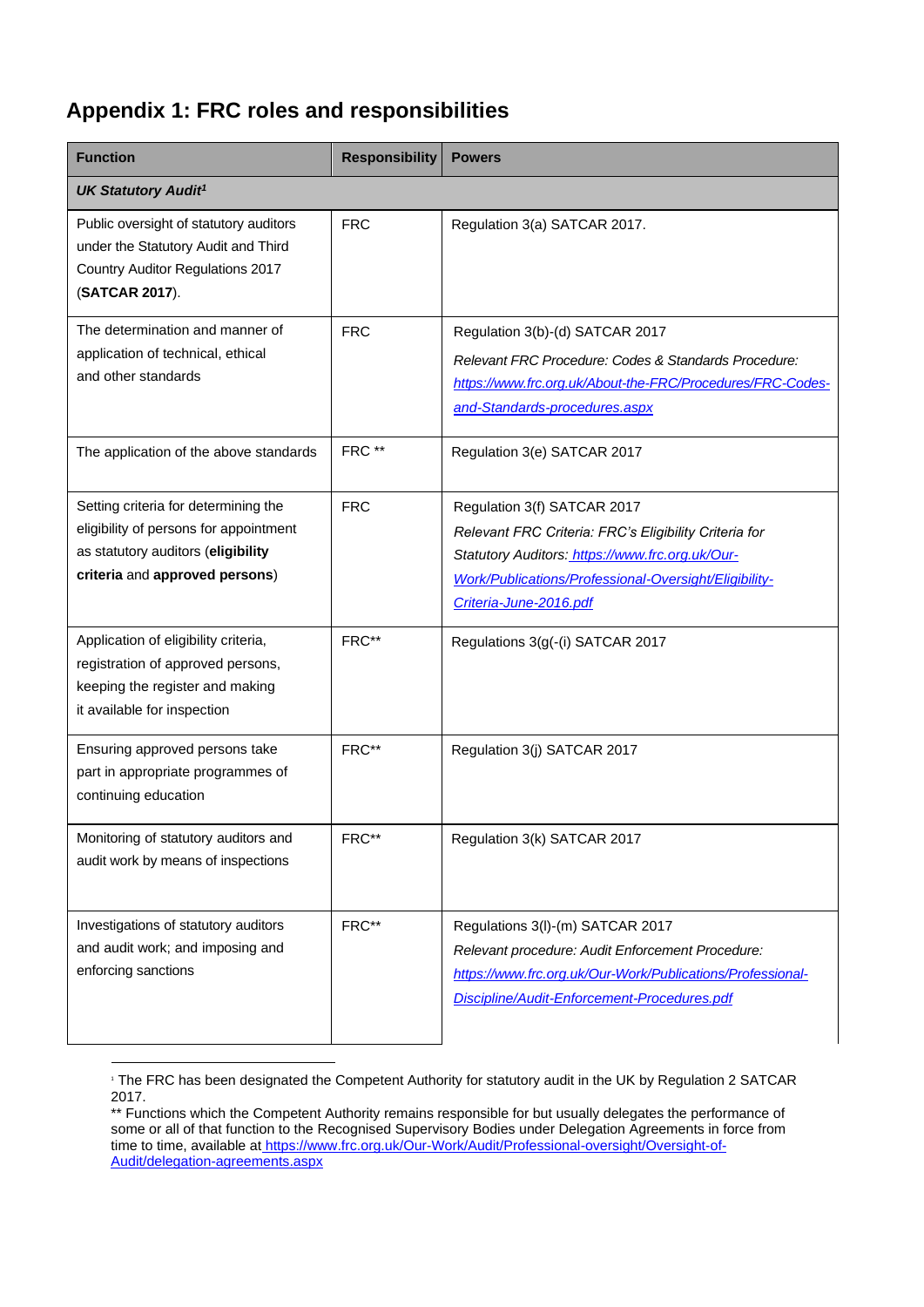| <b>Function</b>                                                                                                                                                                                                                                                                  | <b>Responsibility</b> | <b>Powers</b>                                                                                                                                                                                                                                                                                                                                                    |
|----------------------------------------------------------------------------------------------------------------------------------------------------------------------------------------------------------------------------------------------------------------------------------|-----------------------|------------------------------------------------------------------------------------------------------------------------------------------------------------------------------------------------------------------------------------------------------------------------------------------------------------------------------------------------------------------|
| Recognition of supervisory and qualifying bodies                                                                                                                                                                                                                                 |                       |                                                                                                                                                                                                                                                                                                                                                                  |
| Recognition in the capacity of<br>Delegate of the Secretary of State<br>of the Recognised Supervisory and<br>Qualifying Bodies                                                                                                                                                   | <b>FRC</b>            | The Secretary of State has delegated to the FRC, in accordance<br>with section 1252 Companies Act 2006, his powers under Part<br>42 of the 2006 Act, by the Statutory Auditors (Amendment of<br>Companies Act 2006 and Delegation of Functions etc) Order<br>2012 (Delegation Order).                                                                            |
| <b>Third Country Audit</b>                                                                                                                                                                                                                                                       |                       |                                                                                                                                                                                                                                                                                                                                                                  |
| Registration of persons approved to<br>audit non-EU registered companies that<br>have issued securities admitted to<br>trading on EU regulated markets (Third<br><b>Country Entities and Third Country</b><br>Auditor) and keeping of the Third<br><b>Country Audit Register</b> | <b>FRC</b>            | S1239 Companies Act 2006 and Regulation 5, 6, 9<br>Statutory Auditor and Third Country Audit Regulations 2013<br>(SATCAR 2013)<br>Relevant procedures: FRC Third Country Register Terms &<br>Conditions: https://www.frc.org.uk/Our-<br>Work/Audit/Professional-oversight/Third-country-<br>auditors/Register-of-third-country-audit-entities-(terms-<br>an.aspx |
| Calls for notification or information from<br>Third Country Auditors, issuing<br>Compliance Orders and removal from<br>the Third Country Audit Register                                                                                                                          | <b>FRC</b>            | ss1243-1246 Companies Act 2006 and Regulation<br>12 SATCAR 2013.<br>Relevant procedure: FRC Third Country Auditor Register<br>Procedures_https://www.frc.org.uk/Our-Work/Audit-and-<br>Actuarial-Regulation/Professional-oversight/Third-country-<br>auditors/De-Registration-Procedures.aspx                                                                    |
| Performance, monitoring and<br>enforcement of third country<br>audit functions                                                                                                                                                                                                   | <b>FRC</b>            | Reg 11 SATCAR 2016                                                                                                                                                                                                                                                                                                                                               |
| <b>Local Audit</b>                                                                                                                                                                                                                                                               |                       |                                                                                                                                                                                                                                                                                                                                                                  |
| Oversight of the regulation by recognised<br>supervisory bodies of auditors of local<br>public bodies                                                                                                                                                                            | <b>FRC</b>            | Local Audit (Delegation of Functions) and Statutory Audit<br>(Delegation of Functions) Order 2014 (Local Audit Order<br>2014)                                                                                                                                                                                                                                    |
| Making regulations on major local bodies<br>transparency reports                                                                                                                                                                                                                 | <b>FRC</b>            | Local Audit Order 2014<br>Relevant regulations: Local Auditors Transparency<br>Instrument 2015: https://www.frc.org.uk/Our-<br>Work/Publications/Professional-Oversight/Local-Auditors-<br>(Transparency) -Instrument-2015.pdf                                                                                                                                   |
| Making Regulations on the keeping of the<br>Register of Local Public Auditors                                                                                                                                                                                                    | <b>FRC</b>            | Local Audit Order 2014<br><b>Relevant Regulations: Local Auditors Regulation</b><br>Instrument 2015: https://www.frc.org.uk/Our-<br>Work/Publications/Professional-Oversight/Local-Auditors-<br>(Registration)-Instrument-2015.pdf                                                                                                                               |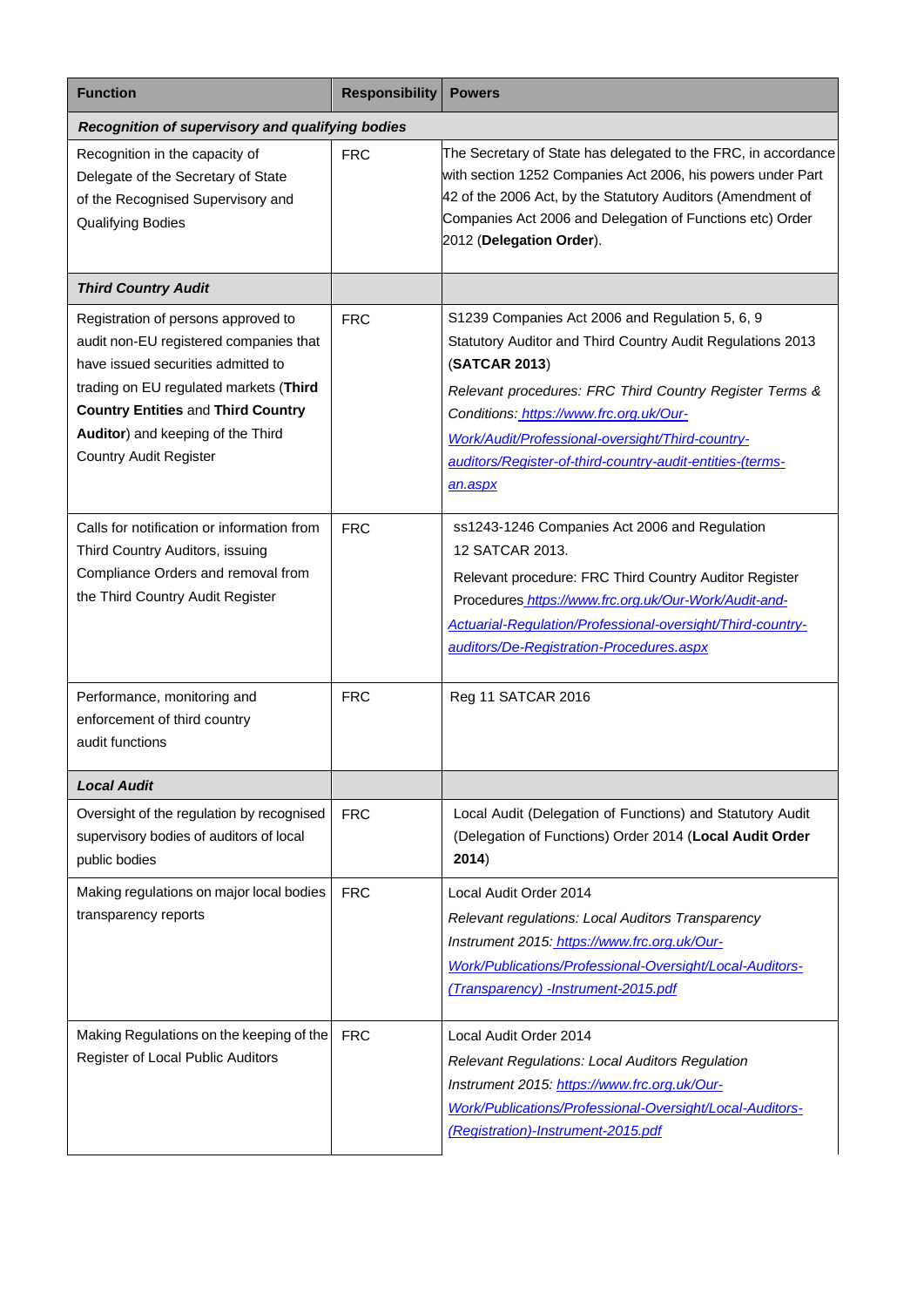| <b>Function</b>                                                                                                                                                                                                    | <b>Responsibility</b> | <b>Powers</b>                                                                                                                                                                                                                                                                                                                                                                         |
|--------------------------------------------------------------------------------------------------------------------------------------------------------------------------------------------------------------------|-----------------------|---------------------------------------------------------------------------------------------------------------------------------------------------------------------------------------------------------------------------------------------------------------------------------------------------------------------------------------------------------------------------------------|
| Giving statutory guidance to recognised<br>supervisory bodies on approval of Key<br><b>Audit Partners</b>                                                                                                          | <b>FRC</b>            | Local Audit Order 2014<br>Relevant Guidance: https://www.frc.org.uk/Our-<br>Work/Publications/Professional-Oversight/Guidance-to-<br>Recognised-Supervisory-Bodies-on-the-a.pdf                                                                                                                                                                                                       |
| Monitoring the quality of major<br>local audits <sup>2</sup>                                                                                                                                                       | <b>FRC</b>            | Schedule 5 Local Audit and Accountability Act 2014                                                                                                                                                                                                                                                                                                                                    |
| Determination of sanctions pursuant to<br>failures found during such inspections                                                                                                                                   | <b>FRC</b>            | Schedule 5 Local Audit and Accountability Act 2014<br>Relevant Procedure:<br>Auditor<br>Regulatory Sanctions<br>Procedure: https://frc.org.uk/Our-Work/Publications/Audit-<br>Quality-Review/Auditor-Regulatory-Sanctions-Procedure-<br>June-2016.pdf                                                                                                                                 |
| <b>Auditors General</b>                                                                                                                                                                                            |                       |                                                                                                                                                                                                                                                                                                                                                                                       |
| Independent supervision of Auditors<br>General and disciplinary arrangements                                                                                                                                       | <b>FRC</b>            | The Secretary of State has appointed the FRC as the<br>"Independent Supervisor", under section 1228 Companies<br>Act 2006, for the purposes of sections 1229 to 1238 of the<br>2006 Act. S18 Delegation Order.<br>Relevant procedure: Statement of Arrangements for the<br>Supervision of the Comptroller & Auditor General<br>includes Regulations and Disciplinary Procedure Rules. |
| <b>Crown Dependency Audit</b>                                                                                                                                                                                      |                       |                                                                                                                                                                                                                                                                                                                                                                                       |
| Monitoring of audits of entities<br>incorporated in Jersey, Guernsey or<br>the Isle of Man whose securities are<br>traded on a regulated market in the<br>European Economic Area (Crown<br>Dependency Inspections) | <b>FRC</b>            | By private, contractual arrangements with the relevant<br>regulatory authorities in the Crown Dependencies.<br><b>Statement of arrangement and Memorandum of</b><br>Understanding: https://www.frc.org.uk/FRC-<br>Documents/POB/Signed-statement-of-arrangement-<br>and-MOU.pdf                                                                                                       |
| Determination of sanctions pursuant<br>to failures found during Crown<br>Dependency Inspections                                                                                                                    | <b>FRC</b>            | By private arrangement with the Crown Dependencies<br>Relevant procedure: Crown Dependencies Recognised<br><b>Auditor Regulatory Sanctions Procedure</b><br>https://www.frc.org.uk/Our-Work/Publications/FRC-<br>Board/Crown-Dependencies%E2%80%99-<br>Recognised-Auditor-Regulatory.pdf                                                                                              |

2 From 2018 in respect of financial years ending 31 March 2018.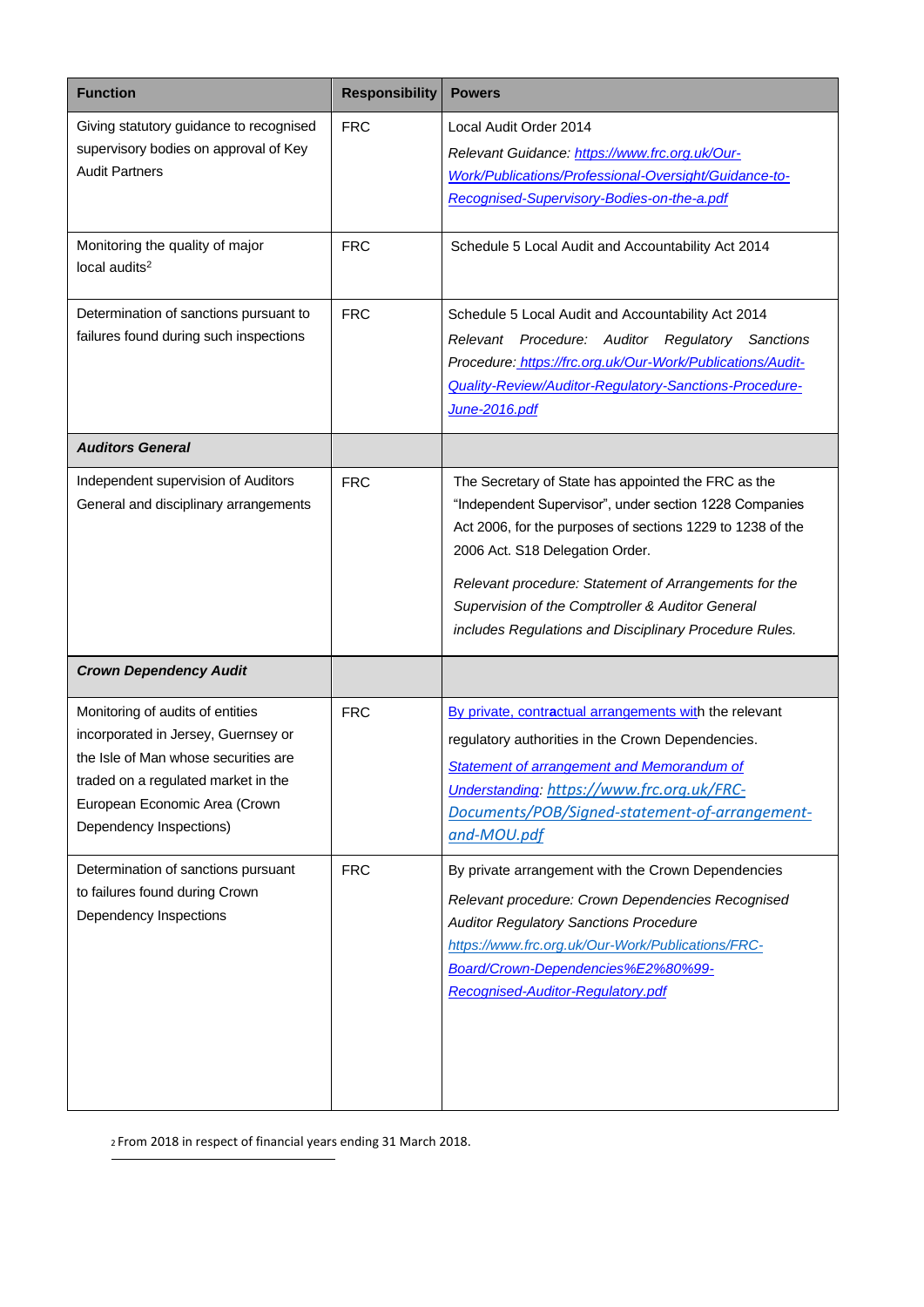| <b>Function</b>                                                                                                                                                                                                                                           | <b>Responsibility</b>              | <b>Powers</b>                                                                                                                                                                                                                                                                                                                                                                                                                                                                                                                       |
|-----------------------------------------------------------------------------------------------------------------------------------------------------------------------------------------------------------------------------------------------------------|------------------------------------|-------------------------------------------------------------------------------------------------------------------------------------------------------------------------------------------------------------------------------------------------------------------------------------------------------------------------------------------------------------------------------------------------------------------------------------------------------------------------------------------------------------------------------------|
| <b>Corporate Reporting</b>                                                                                                                                                                                                                                |                                    |                                                                                                                                                                                                                                                                                                                                                                                                                                                                                                                                     |
| <b>Accounting</b>                                                                                                                                                                                                                                         |                                    |                                                                                                                                                                                                                                                                                                                                                                                                                                                                                                                                     |
| Issuing accounting standards.                                                                                                                                                                                                                             | <b>FRC</b>                         | The FRC is the prescribed standard issuing body for the<br>purposes of section 464 Companies Act 2006. Further,<br>accountants are expected to comply with accounting<br>standards in accordance with the relevant accountancy<br>body bye laws.<br>Relevant FRC Procedure: Codes & Standards Procedure:<br>http://frc.org.uk/About-the-FRC/Procedures/Regulatory-<br>policies.aspx                                                                                                                                                 |
| Addressing unsatisfactory or<br>conflicting interpretations of<br>accounting standards.                                                                                                                                                                   | <b>FRC</b>                         | ACCA, CIPFA, ICAEW, ICAI, and ICAS (together, forming<br>membership of the Consultative Committee of<br>Accountancy Bodies, also known as CCAB bodies) and<br>CIMA expect their members to observe the consensus<br>reached by the FRC on relevant issues.                                                                                                                                                                                                                                                                          |
| Ensuring that the provision of<br>financial information, including<br>directors' reports, by public and large<br>private companies complies with<br>Companies Act requirements.                                                                           | <b>FRC</b><br>Conduct<br>Committee | The FRC's Conduct Committee is an authorised body<br>under section 457 Companies Act 2006 for the purposes of<br>section 456 of the 2006 Act.<br>Relevant Procedure: Conduct Committee Operating<br>Procedures For Reviewing Corporate Reporting<br>http://frc.org.uk/Our-Work/Publications/FRRP/Operating-<br>procedures.pdf                                                                                                                                                                                                       |
| Monitoring compliance with accounting<br>requirements of listing rules by issuers<br>of listed securities.                                                                                                                                                | <b>FRC</b><br>Conduct<br>Committee | The FRC's Conduct Committee is the prescribed body<br>under section 14 Companies (Audit, Investigations etc)<br>Act 2004.<br>Relevant Procedure: Conduct Committee Operating<br>Procedures For Reviewing Corporate Reporting<br>http://www.frc.org.uk/document-library/corporate-<br>reporting-review/2021/crr-operating-procedures                                                                                                                                                                                                 |
| Providing an independent<br>investigation and discipline scheme<br>for matters relating to accountancy<br>firms or members of the accountancy<br>professional bodies which raise or<br>appear to raise important issues<br>affecting the public interest. | <b>FRC</b>                         | By private arrangement with the CCAB bodies and CIMA,<br>the FRC provides independent investigation and/or<br>disciplinary hearings in respect of misconduct by accountant<br>members / member firms in public interest cases. The bye<br>laws of each of the CCAB bodies and CIMA provide that<br>their members are subject to the accountancy scheme.<br>Relevant procedure: Accountancy Scheme<br>http://www.frc.org.uk/Our-Work/Publications/Professional-<br>Discipline/The-Accountancy-Scheme-(Effective-1-July-<br>2013).pdf |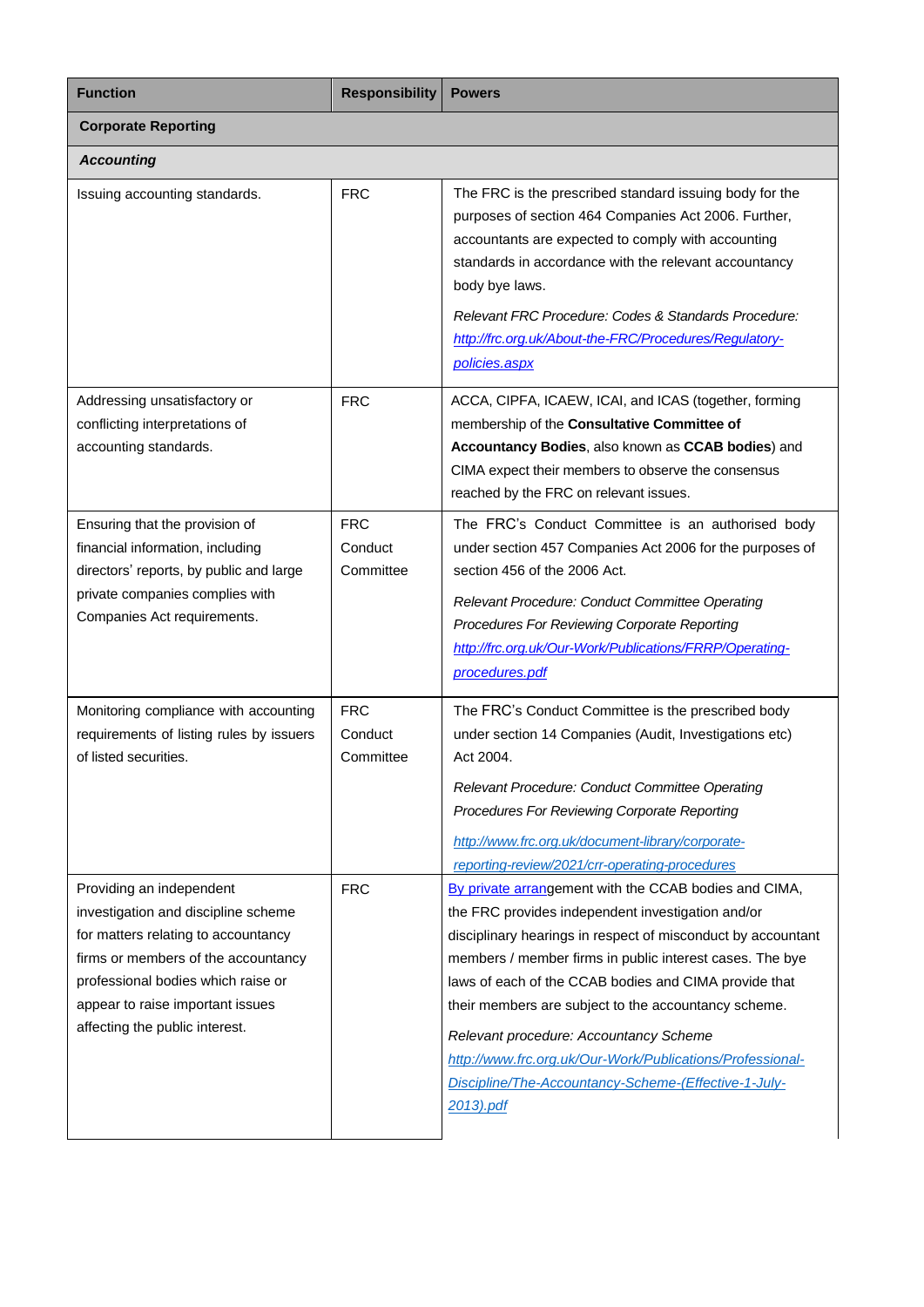| <b>Function</b>                                                                                                                                                                                                        | <b>Responsibility</b> | <b>Powers</b>                                                                                                                                                                                                                                                                                                                                                                                                                                                                                       |
|------------------------------------------------------------------------------------------------------------------------------------------------------------------------------------------------------------------------|-----------------------|-----------------------------------------------------------------------------------------------------------------------------------------------------------------------------------------------------------------------------------------------------------------------------------------------------------------------------------------------------------------------------------------------------------------------------------------------------------------------------------------------------|
| Independent oversight of the regulation<br>of the accountancy profession by the<br>professional accountancy bodies.                                                                                                    | <b>FRC</b>            | The CCAB bodies and CIMA have given a commitment to<br>consider carefully FRC recommendations and either<br>implement them within a reasonable period or give<br>reasons in writing for not doing so.                                                                                                                                                                                                                                                                                               |
| <b>Actuarial</b>                                                                                                                                                                                                       |                       |                                                                                                                                                                                                                                                                                                                                                                                                                                                                                                     |
| Setting actuarial standards.                                                                                                                                                                                           | <b>FRC</b>            | MoU between the FRC and the Actuarial Profession<br>supported by provision within the bye laws and disciplinary<br>schemes of the actuarial bodies requiring its members to<br>comply with the standards set by the FRC.<br>Relevant FRC Procedure: Codes & Standards Procedure:<br>http://frc.org.uk/About-the-FRC/Procedures/Regulatory-                                                                                                                                                          |
|                                                                                                                                                                                                                        |                       | policies.aspx                                                                                                                                                                                                                                                                                                                                                                                                                                                                                       |
| Providing an independent investigation<br>and discipline scheme for matters<br>relating to members of the actuarial<br>profession which raise or appear to<br>raise important issues affecting the<br>public interest. | <b>FRC</b>            | By private arrangement with the Institute and Faculty of<br>Actuaries (IFoA), the FRC provides independent<br>investigation and/or disciplinary hearings in respect of<br>misconduct by actuarial members/member firms in public<br>interest cases. The bye laws of the IFoA provide that their<br>members are subject to the FRC's actuarial scheme.<br>These provisions are supported by the Memorandum of<br>Understanding between the FRC and the IFoA.                                         |
| Independent oversight of the<br>regulation of the actuarial profession<br>by the professional actuarial bodies.                                                                                                        | <b>FRC</b>            | Relevant Procedure: Actuarial Scheme<br>MoU between the FRC and the IFoA including a commitment<br>by the IFoA to consider carefully FRC recommendations.<br>implement them within a reasonable period or give reasons<br>in writing for not doing so.                                                                                                                                                                                                                                              |
|                                                                                                                                                                                                                        |                       | Relevant FRC procedure: Actuarial Scheme,<br>https://www.frc.org.uk/document-library/frc/gandl/glt-<br>2021/march-2021/actuarial-scheme-march-21                                                                                                                                                                                                                                                                                                                                                    |
| <b>Corporate Governance</b>                                                                                                                                                                                            |                       |                                                                                                                                                                                                                                                                                                                                                                                                                                                                                                     |
| Monitoring and maintaining the UK<br>Corporate Governance Code and its<br>associated guidance                                                                                                                          | <b>FRC</b>            | Compliance with the Code is voluntary, although the FCA's<br>Listing Rule 12.43A requires companies to report on their<br>compliance with the Code. The Irish Stock Exchange has<br>adopted the Combined Code on Corporate Governance as<br>its corporate governance standard, and its Listing Rules<br>require Irish listed companies to comply or explain with the<br>Code."<br>Relevant FRC Procedure: Codes & Standards Procedure:<br>http://frc.org.uk/About-the-FRC/Procedures/Regulatory-pli |
| Monitoring and maintaining<br>the Stewardship Code and its<br>associated guidance                                                                                                                                      | <b>FRC</b>            | Compliance with the Code is voluntary.<br>Relevant FRC Procedure: Codes & Standards Procedure:<br>http://frc.org.uk/About-the-FRC/Procedures/Regulatory-<br>policies.aspx                                                                                                                                                                                                                                                                                                                           |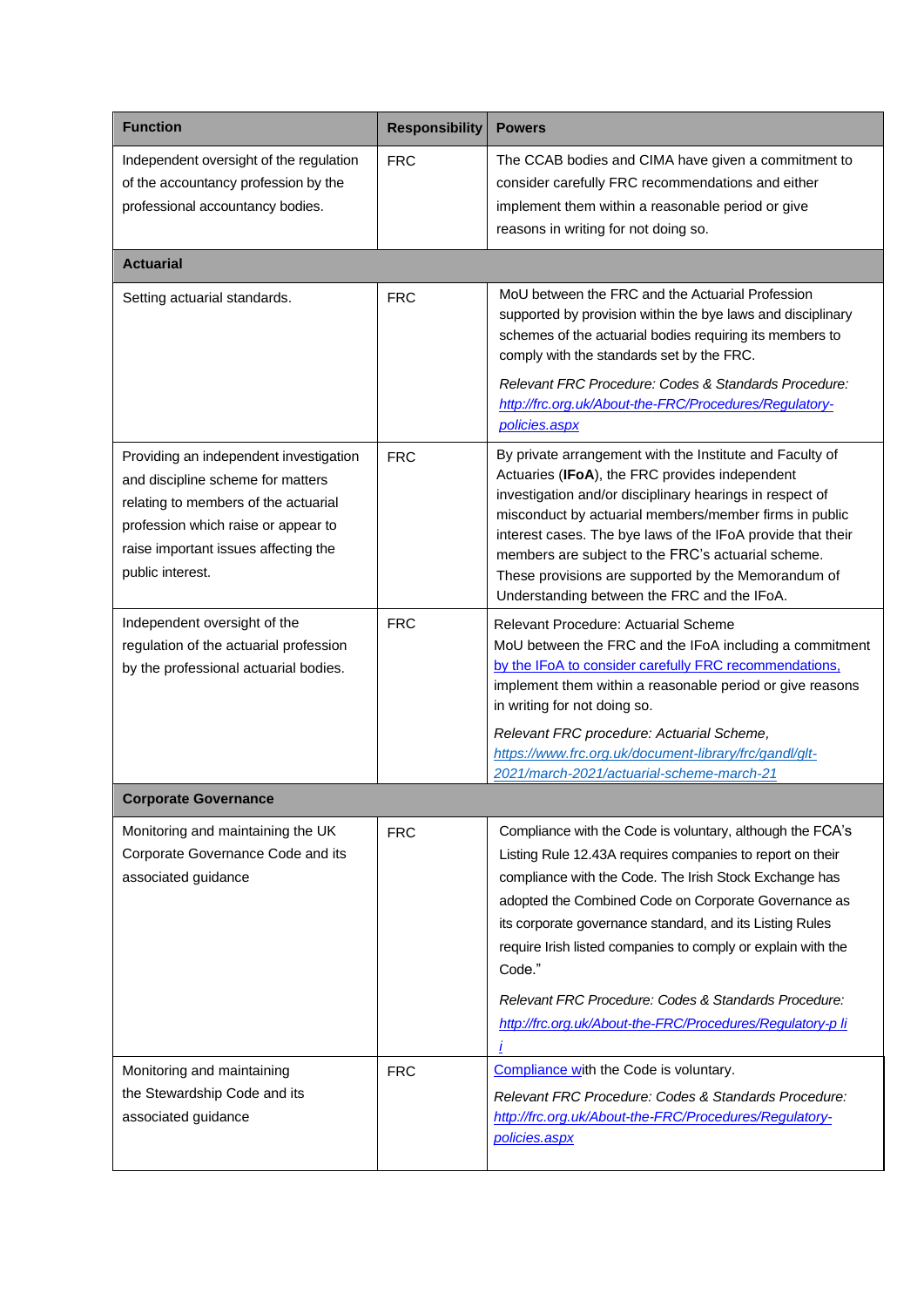# **Appendix 2: Compliance with government-wide corporate guidance and instructions**

The Financial Reporting Council shall comply with the following general legislation, guidance documents and instructions:

- **Corporate Governance**
- this Framework Document;
- Corporate Governance Code for Central Government Departments (relevant to arm's length bodies),
	- o [https://www.gov.uk/government/publications/corporate-governance-code-for](https://www.gov.uk/government/publications/corporate-governance-code-for-central-government-departments-2017)[central-government-departments-2017;](https://www.gov.uk/government/publications/corporate-governance-code-for-central-government-departments-2017)
- Guidance that supports the Corporate Governance Code, [https://www.gov.uk/government/uploads/system/uploads/attachment\\_data/file/60966](https://www.gov.uk/government/uploads/system/uploads/attachment_data/file/609668/PU2076_corporate_governance_guidance.pdf) 8/PU2076 corporate governance quidance.pdf;
- Code of conduct for Board members of Public Bodies, [https://ww.gov.uk/government/uploads/system/uploads/attachment\\_data/file/411434/](https://ww.gov.uk/government/uploads/system/uploads/attachment_data/file/411434/code-of-conduct_tcm6-38901__1_.pdf) code-of-conduct\_tcm6-38901\_1\_.pdf;
- **Financial Management and Reporting**
- Managing Public Money (MPM), [https://www.gov.uk/government/publications/managing-public-money;](https://www.gov.uk/government/publications/managing-public-money)
	- o Fees and Charges Guide, Chapter 6 of Managing Public Money,
	- o [http://www.hm-treasury.gov.uk/d/mpm\\_ch6.pdf;](http://www.hm-treasury.gov.uk/d/mpm_ch6.pdf)
- Departmental Banking: A Manual for Government Departments, annex 5.6 of Managing Public Money,
	- o [http://www.hm-treasury.gov.uk/d/mpm\\_annex5.7.pdf;](http://www.hm-treasury.gov.uk/d/mpm_annex5.7.pdf)
- Government Financial Reporting Manual (FReM) updated annually, [https://www.gov.uk/government/publications/government-financial-reporting-manual-](https://www.gov.uk/government/publications/government-financial-reporting-manual-2018-to-2019)[2018-to-2019;](https://www.gov.uk/government/publications/government-financial-reporting-manual-2018-to-2019)
- Relevant Dear Accounting Officer (DAO) letters, [https://www.gov.uk/government/collections/dao-letters;](https://www.gov.uk/government/collections/dao-letters)
- Production of Accounting Officer System Statements (AOSS), [https://www.gov.uk/government/publications/accounting-officer-system-statements;](https://www.gov.uk/government/publications/accounting-officer-system-statements)
- Other relevant guidance and instructions issued by the Treasury in respect of Whole of Government Accounts,
- [https://www.gov.uk/government/collections/whole-of-government-accounts;](https://www.gov.uk/government/collections/whole-of-government-accounts)
- **Management of Risk**
- Management of Risk: Principles and Concepts,
- [https://www.gov.uk/government/publications/management-of-risk-in-government](https://www.gov.uk/government/publications/management-of-risk-in-government-framework)[framework;](https://www.gov.uk/government/publications/management-of-risk-in-government-framework)
	- o [http://www.hm-treasury.gov.uk/d/orange\\_book.pdf;](http://www.hm-treasury.gov.uk/d/orange_book.pdf)
- HM Treasury and NAO Guidance on Tackling Fraud,
	- o [https://www.nao.org.uk/wp](https://www.nao.org.uk/wp-content/uploads/2013/02/Tackling_External_Fraud.pdf)[content/uploads/2013/02/Tackling\\_External\\_Fraud.pdf;](https://www.nao.org.uk/wp-content/uploads/2013/02/Tackling_External_Fraud.pdf)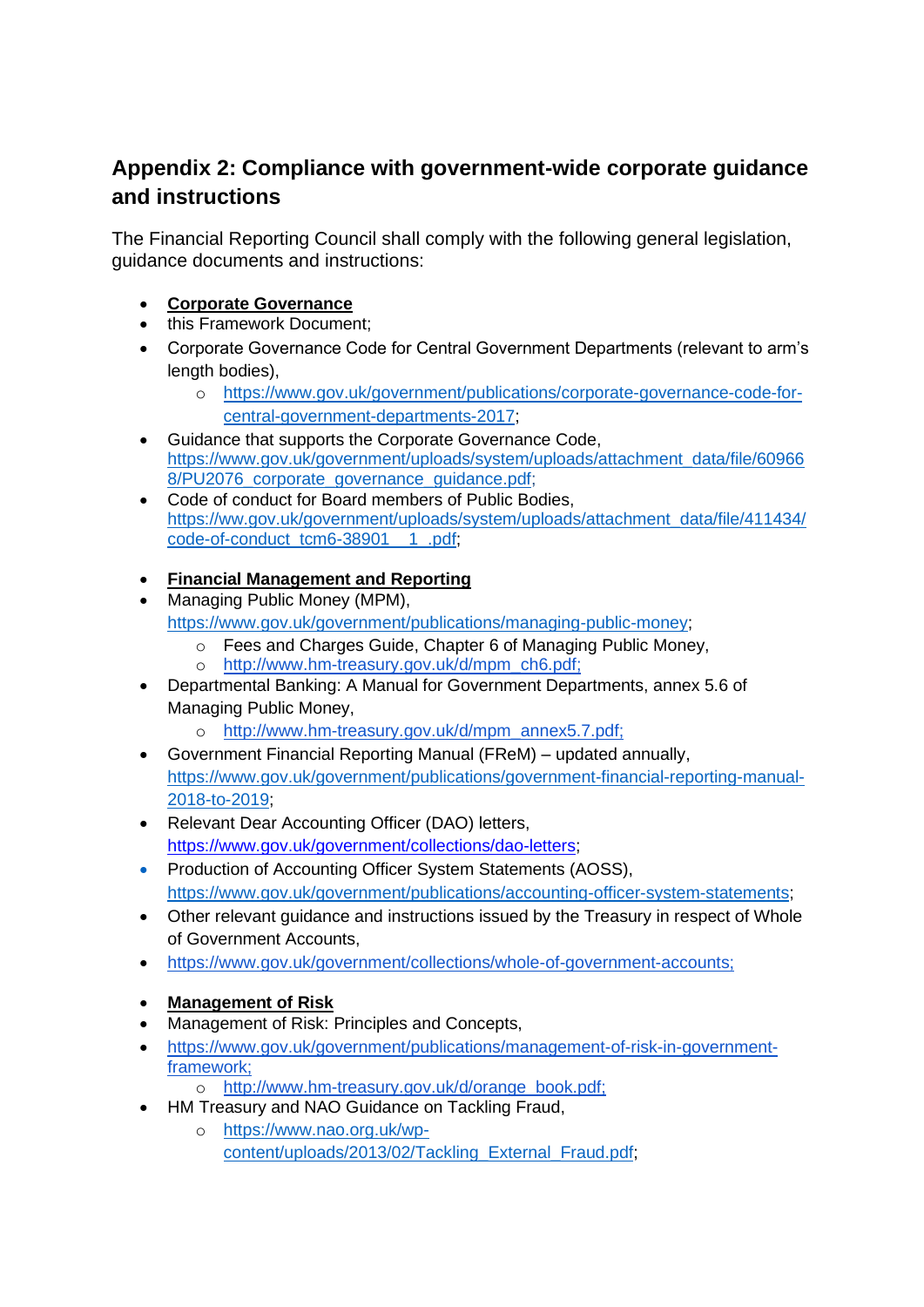- Public Sector Internal Audit Standards, [https://www.gov.uk/government/publications/public-sector-internal-audit-standards;](https://www.gov.uk/government/publications/public-sector-internal-audit-standards)
- Appropriate adaptations of the Audit Committee Handbook, [http://www.hm-treasury.gov.uk/audit\\_committee\\_handbook.htm;](http://www.hm-treasury.gov.uk/audit_committee_handbook.htm)
- HM Treasury approval processes for Major Projects above delegated limits, [https://www.gov.uk/government/publications/treasury-approvals-process-for](https://www.gov.uk/government/publications/treasury-approvals-process-for-programmes-and-projects)[programmes-and-projects;](https://www.gov.uk/government/publications/treasury-approvals-process-for-programmes-and-projects)

# • **Public Appointments**

- Guidance from the Commissioner for Public Appointments, [https://publicappointmentscommissioner.independent.gov.uk/;](https://publicappointmentscommissioner.independent.gov.uk/)
- Governance Code on Public Appointments, [https://www.gov.uk/government/uploads/system/uploads/attachment\\_data/file/57849](https://www.gov.uk/government/uploads/system/uploads/attachment_data/file/578498/governance_code_on_public_appointments_16_12_2016.pdf) 8/governance code on public appointments 16 12 2016.pdf;
- Procurement Policy Note 08/15 Tax Arrangements of Public Appointees,
	- o [https://www.gov.uk/government/uploads/system/uploads/attachment\\_data/file](https://www.gov.uk/government/uploads/system/uploads/attachment_data/file/418726/PPN_08-15_Tax_arrangements_for_public_appointees.pdf) [/418726/PPN\\_08-15\\_Tax\\_arrangements\\_for\\_public\\_appointees.pdf;](https://www.gov.uk/government/uploads/system/uploads/attachment_data/file/418726/PPN_08-15_Tax_arrangements_for_public_appointees.pdf)

# • **Staff and Remuneration**

- HM Treasury guidance on senior pay and reward, [https://www.gov.uk/government/publications/senior-civil-service-pay-and-reward;](https://www.gov.uk/government/publications/senior-civil-service-pay-and-reward)
- Civil Service pay guidance (updated annually), [https://www.gov.uk/government/publications/civil-service-pay-guidance-2017-to-](https://www.gov.uk/government/publications/civil-service-pay-guidance-2017-to-2018/civil-service-pay-guidance-2017-to-2018)[2018/civil-service-pay-guidance-2017-to-2018;](https://www.gov.uk/government/publications/civil-service-pay-guidance-2017-to-2018/civil-service-pay-guidance-2017-to-2018)
- Public sector pay and terms,
	- o [https://www.gov.uk/government/publications/public-sector-pay-and-terms](https://www.gov.uk/government/publications/public-sector-pay-and-terms-guidance-note)[guidance-note;](https://www.gov.uk/government/publications/public-sector-pay-and-terms-guidance-note)
- Whistleblowing Guidance and Code of Practice, [https://www.gov.uk/government/publications/whistleblowing-guidance-and-code-of](https://www.gov.uk/government/publications/whistleblowing-guidance-and-code-of-practice-for-employers)[practice-for-employers;](https://www.gov.uk/government/publications/whistleblowing-guidance-and-code-of-practice-for-employers)
- The Equalities Act 2010,

o [https://www.gov.uk/guidance/equality-act-2010-guidance;](https://www.gov.uk/guidance/equality-act-2010-guidance)

- Modern Slavery Act 2015**,**
	- o <http://www.legislation.gov.uk/ukpga/2015/30/contents/enacted>
- Other generally relevant employment law.

# • **General**

- Freedom of Information Act guidance and instructions, [http://www.legislation.gov.uk/ukpga/2000/36/contents,](http://www.legislation.gov.uk/ukpga/2000/36/contents) o [https://ico.org.uk/for-organisations/guide-to-freedom-of-information/;](https://ico.org.uk/for-organisations/guide-to-freedom-of-information/)
- The Parliamentary and Health Service Ombudsman's Principles of Good Administration,
	- o <https://www.ombudsman.org.uk/about-us/our-principles>